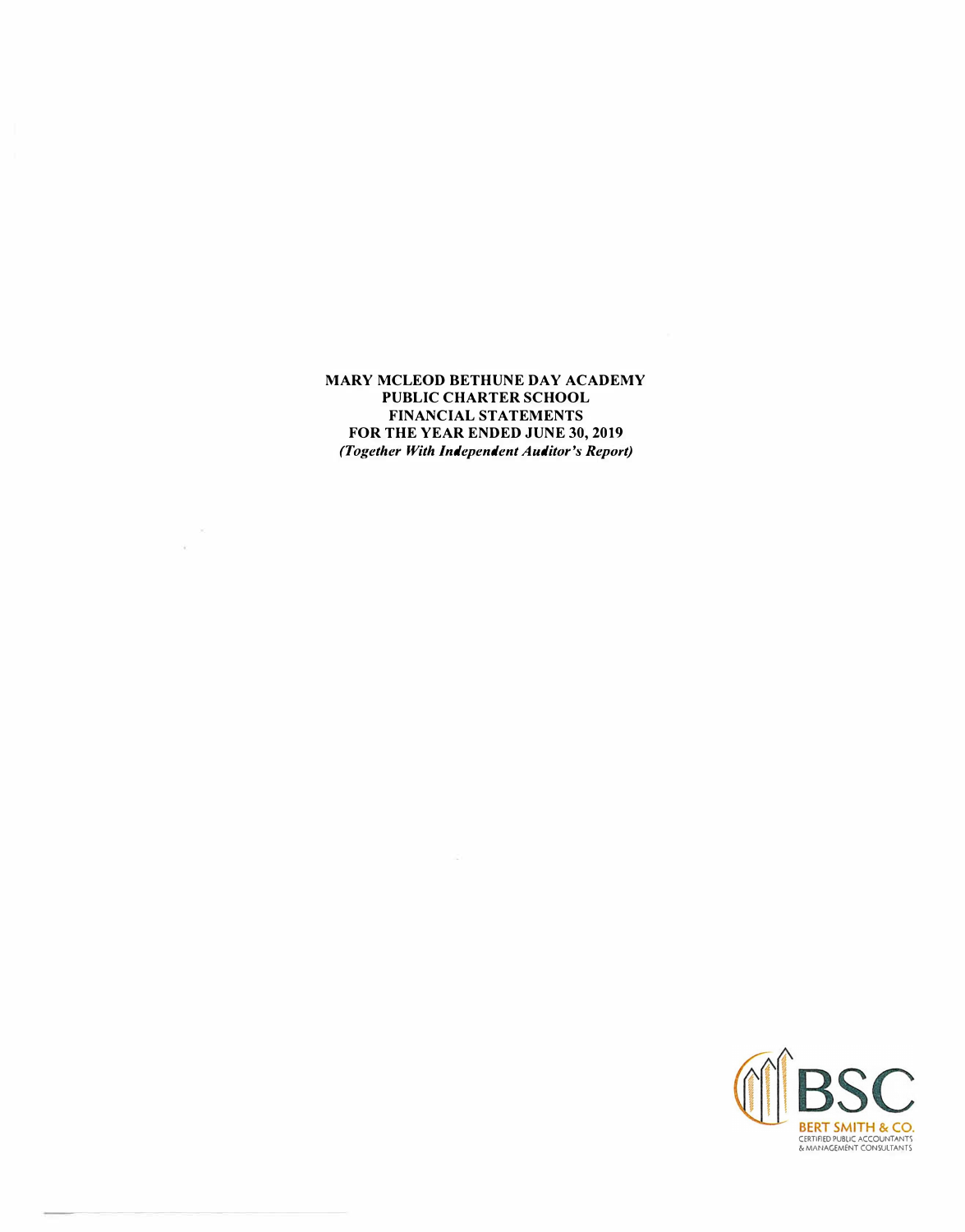# **MARY MCLEOD BETHUNE DAY ACADEMY PUBLIC CHARTER SCHOOL** FINANCIAL STATEMENTS FOR THE YEAR ENDED JUNE 30, 2019

## **TABLE OF CONTENTS**

|                                                                                                                                                            | $\mathbf{1}$    |
|------------------------------------------------------------------------------------------------------------------------------------------------------------|-----------------|
|                                                                                                                                                            | $\overline{3}$  |
|                                                                                                                                                            | $\overline{4}$  |
|                                                                                                                                                            | 5               |
|                                                                                                                                                            | 6               |
|                                                                                                                                                            | $7\phantom{.0}$ |
|                                                                                                                                                            | 12              |
| Independent Auditor's Report on Internal Control over Financial Reporting and on<br>Compliance and Other Matters Based on an Audit of Financial Statements | 13              |
| Independent Auditor's Report on Compliance For Each Major Federal Program and                                                                              | 15              |
|                                                                                                                                                            | 17              |
|                                                                                                                                                            | 18              |
| Schedule of Findings and Questioned Costs:                                                                                                                 |                 |
|                                                                                                                                                            | 19              |
|                                                                                                                                                            | 20              |
|                                                                                                                                                            | 21              |
|                                                                                                                                                            | 22              |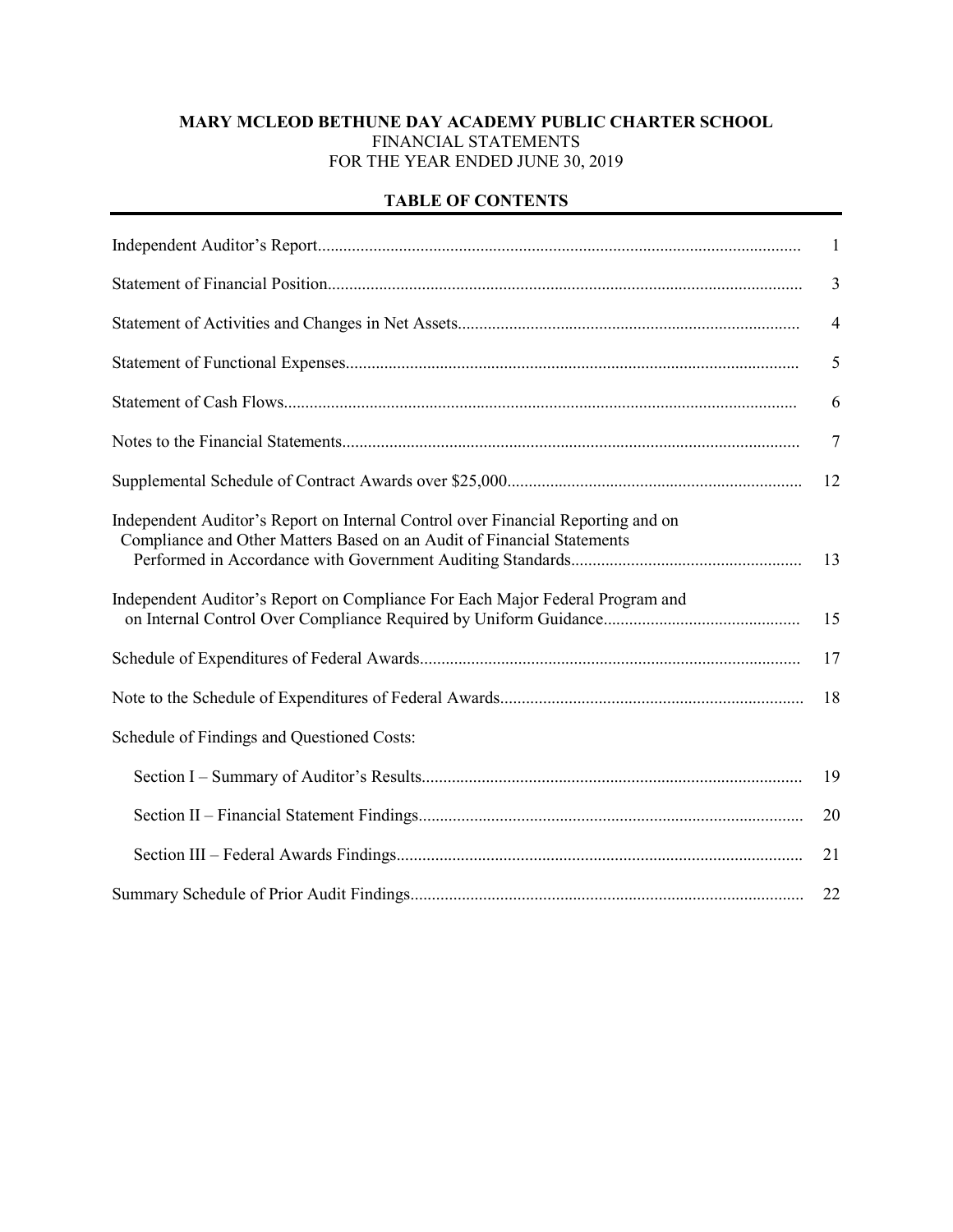

l 090 Vermont Ave, NW Suite 920 Washington, DC 20005

PO Box 2478 Kingshill, VI 00851

111 South Calvert St.  $S<sub>U</sub>$ te 2700 Baltimore, MD 21202 The Board of Trustees Mary McLeod Bethune Day Academy Public Charter School Washington, D.C.

#### **Report on Financial Statements**

We have audited the accompanying financial statements of the Mary McLeod Bethune Day Academy Public Charter School (the School) which comprise the statement of financial position as of June 30, 2019 and the related statements of activities and changes in net assets, functional expense, and cash flows for the year then ended, and the related notes to the financial statements.

**INDEPENDENT AUDITOR'S REPORT** 

## **Management's Responsibility for the Financial Statements**

Management is responsible for the preparation and fair presentation of these financial statements in accordance with accounting principles generally accepted in the United States of America; this includes the design, implementation, and maintenance of internal control relevant to the preparation and fair presentation of financial statements that are free from material misstatement, whether due to fraud or error.

#### **Auditor's Responsibility**

Our responsibility is to express an opinion on these financial statements based on our audit. We conducted our audit in accordance with auditing standards generally accepted in the United States of America and the standards applicable to financial audits contained in *Government Auditing Standards* issued by the Comptroller General of the United States. Those standards require that we plan and perform the audit to obtain reasonable assurance about whether the financial statements are free from material misstatement.

An audit involves performing procedures to obtain audit evidence about the amounts and disclosures in the financial statements. The procedures selected depend on the auditor's judgment, including the assessment of the risks of material misstatement of the financial statements, whether due to fraud or error. In making those risk assessments, the auditor considers internal control relevant to the entity's preparation and fair presentation of the financial statements in order to design audit procedures that are appropriate in the circumstances, but not for the purpose of expressing an opinion on the effectiveness of the entity's internal control. Accordingly, we express no such opinion. An audit also includes evaluating the appropriateness of accounting policies used and the reasonableness of significant accounting estimates made by management, as well as evaluating the overall presentation of the financial statements.

We believe that the audit evidence we have obtained is sufficient and appropriate to provide a basis for our audit opinion.



T:202.393.5600 **TF:** 1 855.479.0548 **F:** 202.393.5608

**bertsmithco.com**  bsmith@bertsmithco.com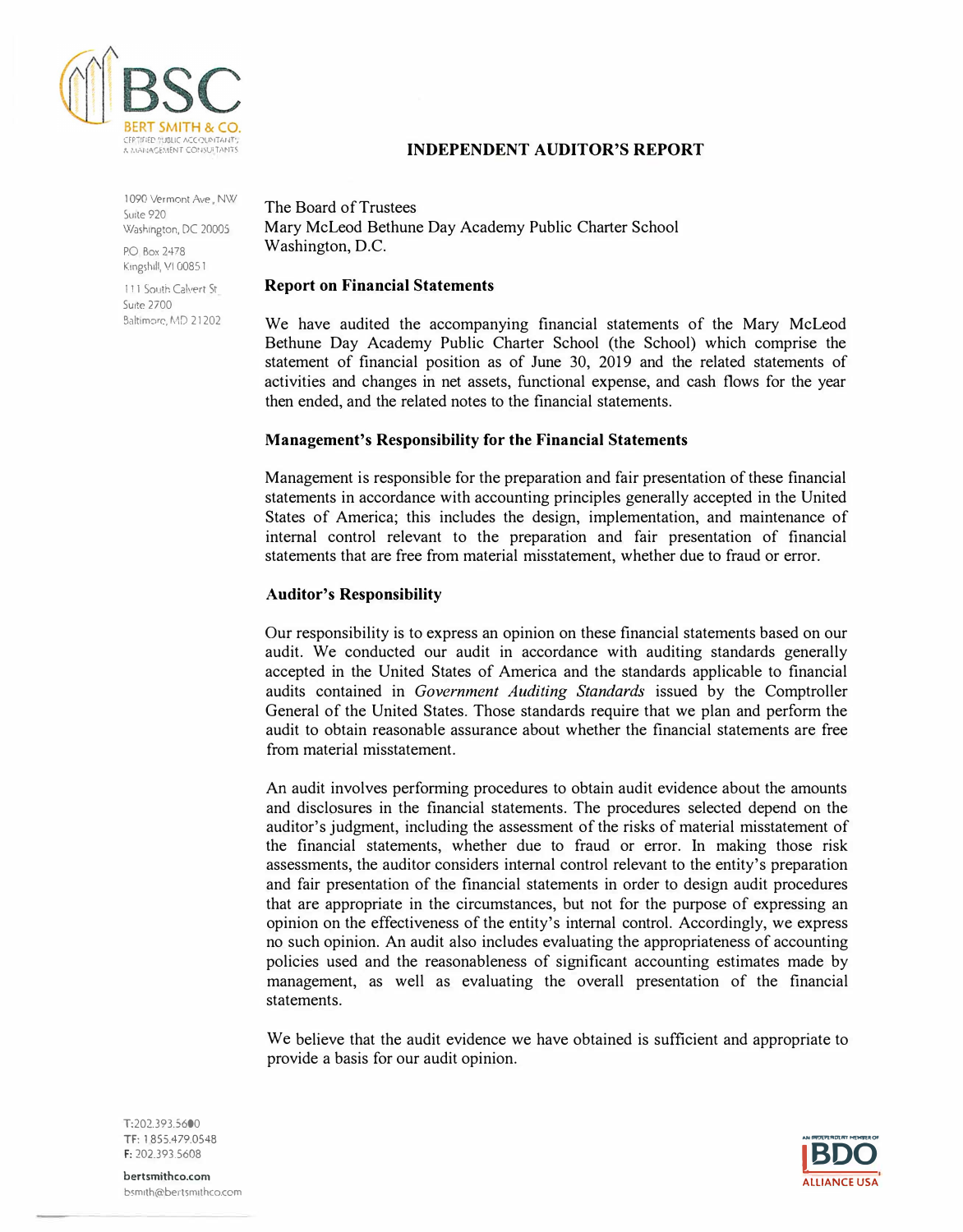#### **Opinion**

1n our opinion, the financial statements referred to above present fairly, in all material respects, the financial position of the School as of June 30, 2019 and the changes in its net assets and its cash flows for the year then ended in accordance with accounting principles generally accepted in the United States of America.

#### **Other Matters**

#### *Report on Supplementary Information*

Our audit was conducted for the purpose of forming an opinion on the financial statements as a whole. The supplemental schedule of contract awards over \$25,000 on page 12 and the schedule of expenditures of federal awards on page 18, as required by Title 2 U.S. *Code of Federal Regulations Part 200, Uniform Administrative Requirements, Cost Principles, and Audit Requirements for Federal Awards,* are presented for the purpose of additional analysis and are not a required part of the financial statements. Such information is the responsibility of management and was derived from and relates directly to the underlying accounting and other records used to prepare the financial statements. The information has been subjected to the auditing procedures applied in the audit of the financial statements and certain additional procedures, including comparing and reconciling such information directly to the underlying accounting and other records used to prepare the financial statements or to the financial statements themselves, and other additional procedures in accordance with auditing standards generally accepted in the United States of America. In our opinion, the information is fairly stated in all material respects in relation to the financial statements as a whole.

#### *Report on Comparative Information*

We have previously audited the School's 2018 financial statements. We expressed an unmodified audit opinion on those audited financial statements in our report dated November 30, 2018. In our opinion, the comparative information presented herein, as of and for the year ended June 30, 2018 is consistent in all material respects with audited financial statements from which it was derived.

#### **Other Reporting Required by** *Government Auditing Standards*

In accordance with *Government Auditing Standards,* we have also issued our report dated December 13, 2019, on our consideration of the School's internal control over financial reporting and on our tests of its compliance with certain provisions of laws, regulations, contracts, and grant agreements and other matters. The purpose of that report is to describe the scope of our testing of internal control over financial reporting and compliance and the results of that testing, and not to provide an opinion on the effectiveness of the School's internal control over financial reporting or on compliance. That report is an integral part of an audit performed in accordance with *Government Auditing Standards* in considering the School's internal control over financial reporting and compliance.

Best Smith & Co

Washington, D.C. December 13, 2019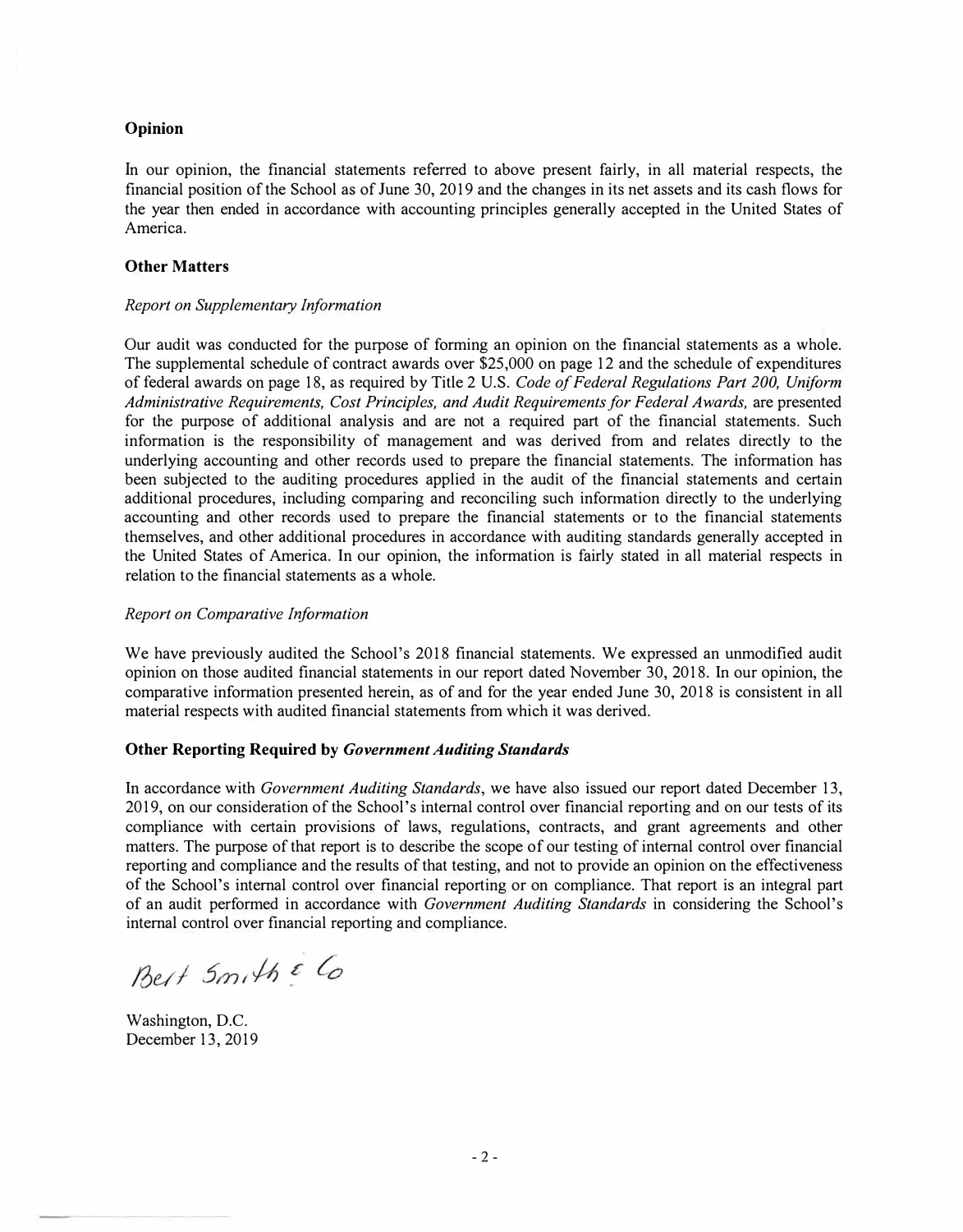# **MARY MCLEOD BETHUNE DAY ACADEMY PUBLIC CHARTER SCHOOL** STATEMENT OF FINANCIAL POSITION JUNE 30, 2019 *(With Comparative Totals for 2018)*

|                                              | 2019                  | 2018                    |
|----------------------------------------------|-----------------------|-------------------------|
| <b>ASSETS</b>                                |                       |                         |
| <b>Current Assets</b>                        |                       |                         |
| Cash                                         | \$1,091,716           | \$<br>940,497           |
| Due from District Government                 | 221,735               | 321,117                 |
| <b>Other Receivables</b>                     | 43,224                | 67,634                  |
| Prepaid Expenses                             | 856                   | 1,674                   |
| <b>Total Current Assets</b>                  | 1,357,531             | 1,330,922               |
| <b>Noncurrent Assets</b>                     |                       |                         |
| <b>Security Deposit</b>                      | 12,595                | 12,595                  |
| Property and Equipment, net                  | 1,888,236             | 1,996,784               |
| <b>Total Noncurrent Assets</b>               | 1,900,831             | 2,009,379               |
| <b>Total Assets</b>                          | \$3,258,362           | \$3,340,301             |
| <b>LIABILITIES AND NET ASSETS</b>            |                       |                         |
| <b>Current Liabilities</b>                   |                       |                         |
| <b>Accounts Payable</b>                      | $\mathbf S$<br>39,733 | $\mathbb{S}$<br>120,450 |
| Accrued Payroll and Taxes                    | 399,049               | 390,708                 |
| <b>Total Current Liabilities</b>             | 438,782               | 511,158                 |
| <b>Noncurrent Liabilities</b>                |                       |                         |
| Deferred Rent                                | 921,836               | 767,834                 |
| <b>Total Liabilities</b>                     | 1,360,618             | 1,278,992               |
| <b>Net Assets-Without Donor Restrictions</b> | 1,897,744             | 2,061,309               |
| <b>TOTAL LIABILITIES AND NET ASSETS</b>      | \$3,258,362           | \$3,340,301             |

*The accompanying notes are an integral part of these financial statements.*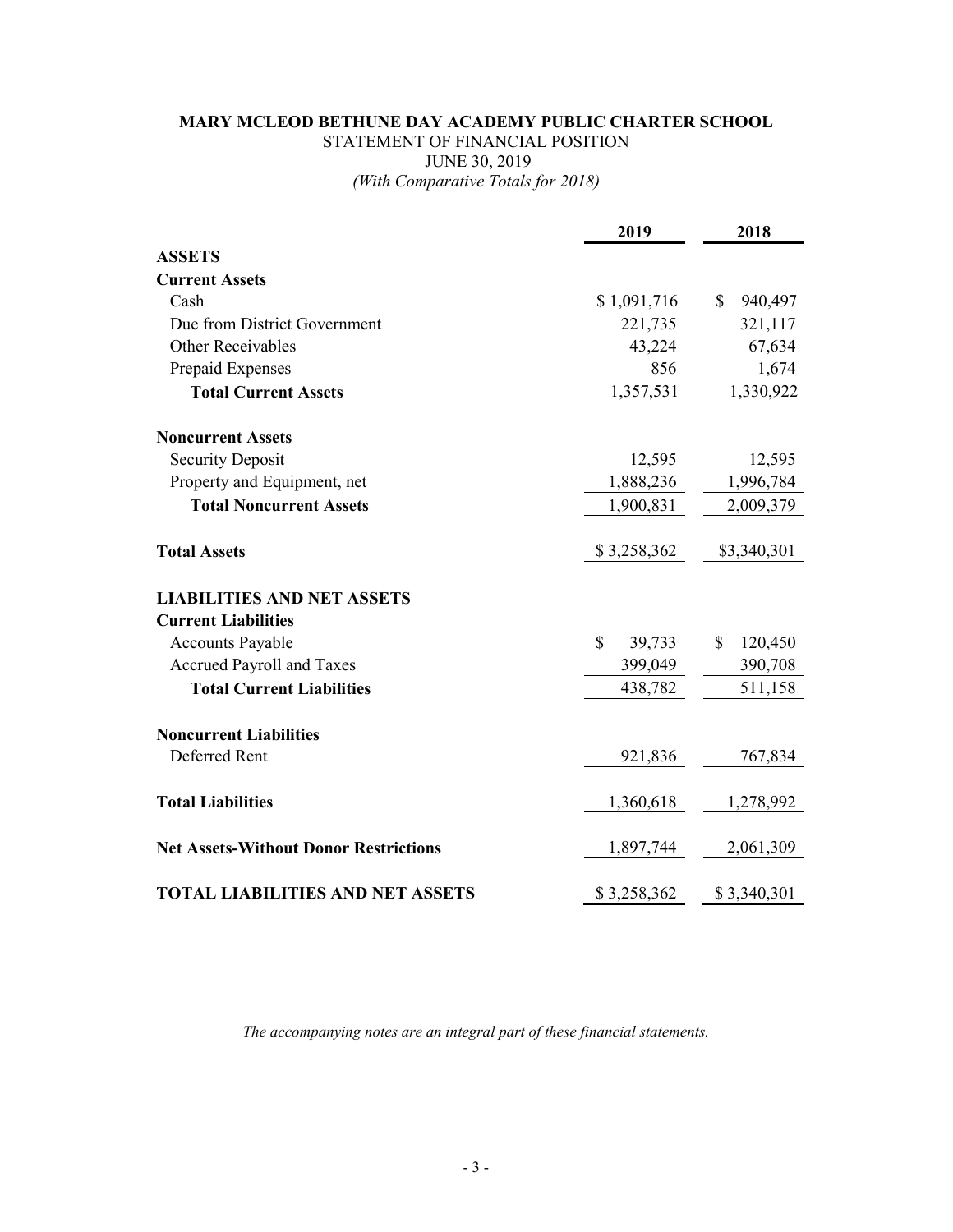# **MARY MCLEOD BETHUNE DAY ACADEMY PUBLIC CHARTER SCHOOL**

STATEMENT OF ACTIVITIES AND CHANGES IN NET ASSETS FOR THE YEAR ENDED JUNE 30, 2019 *(With Comparative Totals for 2018)*

|                                                             | 2019        | 2018        |
|-------------------------------------------------------------|-------------|-------------|
| Revenue and support without donor restrictions              |             |             |
| Per Pupil Allotment                                         | \$7,884,696 | \$8,388,222 |
| <b>Federal Funds</b>                                        | 870,493     | 784,273     |
| Before and After Care                                       | 50,183      | 55,387      |
| Other                                                       | 29,722      | 41,423      |
| <b>Total Revenue and support without donor restrictions</b> | 8,835,094   | 9,269,305   |
| <b>Expenses</b>                                             |             |             |
| <b>Program Services</b>                                     | 7,618,653   | 7,480,179   |
| Management and General                                      | 1,380,006   | 1,304,112   |
| <b>Total Expenses</b>                                       | 8,998,659   | 8,784,291   |
| <b>Change in Net Assets</b>                                 | (163, 565)  | 485,014     |
| <b>Net Assets, Beginning of Year</b>                        | 2,061,309   | 1,576,295   |
| <b>Net Assets, End of Year</b>                              | \$1,897,744 | \$2,061,309 |

*The accompanying notes are an integral part of these financial statements.*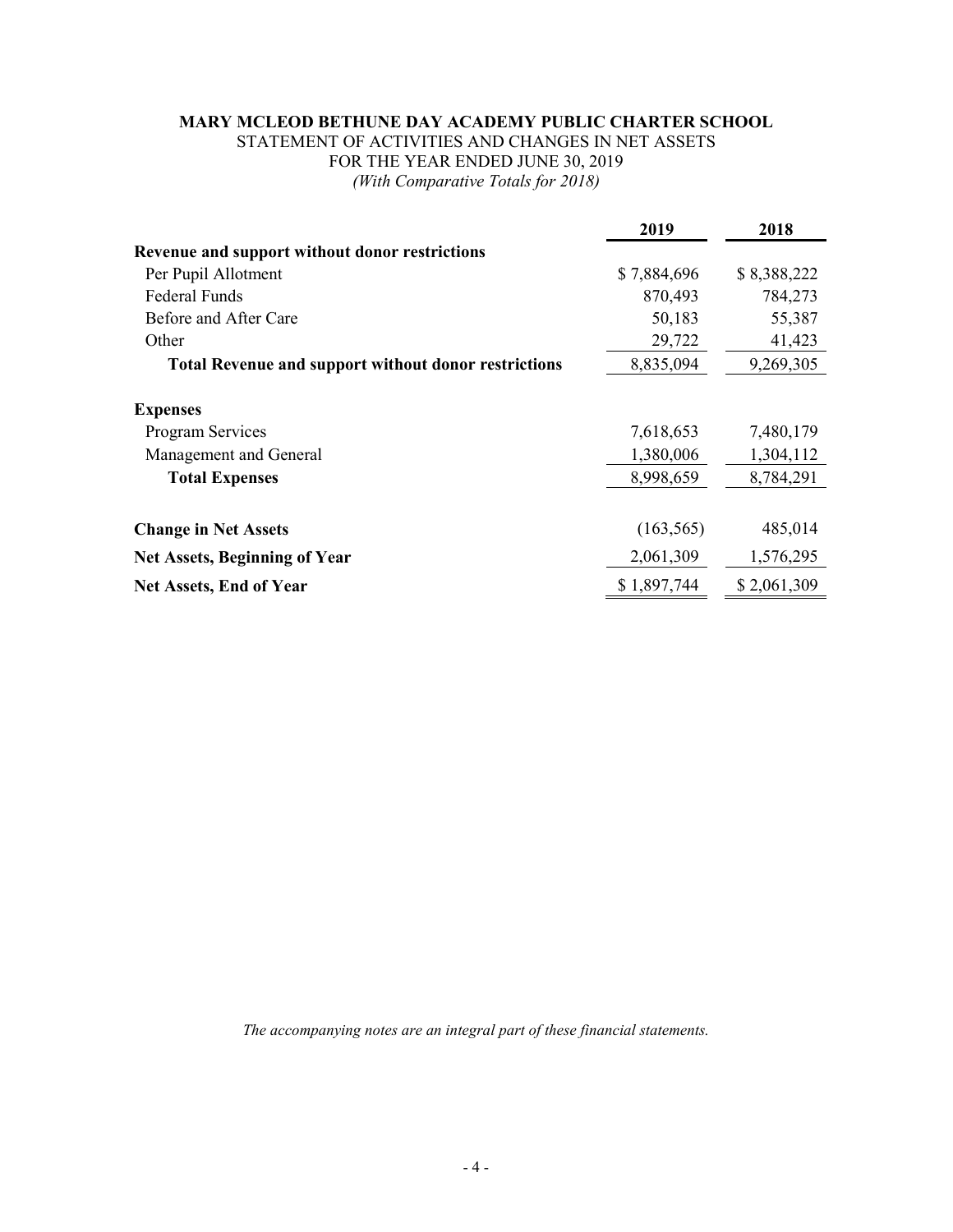## **MARY MCLEOD BETHUNE DAY ACADEMY PUBLIC CHARTER SCHOOL** STATEMENT OF FUNCTIONAL EXPENSES FOR THE YEAR ENDED JUNE 30, 2019 *(With Comparative Totals for 2018)*

|                                                | Program<br><b>Services</b> |                          | General<br>Administration | 2019        | 2018        |
|------------------------------------------------|----------------------------|--------------------------|---------------------------|-------------|-------------|
| <b>Personnel, Salaries, and Benefits</b>       |                            |                          |                           |             |             |
| Salaries and Wages                             | \$4,278,799                | \$                       | 974,274                   | \$5,253,073 | \$5,035,101 |
| Payroll Taxes                                  | 332,432                    |                          | 75,695                    | 408,127     | 404,249     |
| <b>Employee Benefits</b>                       | 591,072                    |                          | 134,586                   | 725,658     | 722,046     |
| <b>Total Personnel, Salaries, and Benefits</b> | 5,202,303                  |                          | 1,184,555                 | 6,386,858   | 6,161,396   |
| <b>Direct Student Costs</b>                    |                            |                          |                           |             |             |
| <b>Staff Development</b>                       | 50,918                     |                          |                           | 50,918      | 64,124      |
| <b>Student Supplies</b>                        | 99,986                     |                          |                           | 99,986      | 94,603      |
| <b>Contracted Services</b>                     | 235,491                    |                          |                           | 235,491     | 215,213     |
| <b>Student Lunch</b>                           | 393,048                    |                          |                           | 393,048     | 400,999     |
| Activities/Field Trips                         | 22,996                     |                          |                           | 22,996      | 39,376      |
| <b>Transportation/Bus Expenses</b>             | 129,188                    |                          |                           | 129,188     | 142,487     |
| Other Student Costs                            | 45,748                     |                          |                           | 45,748      | 26,472      |
| <b>Total Direct Student Costs</b>              | 977,375                    |                          | $\overline{a}$            | 977,375     | 983,274     |
| <b>Occupancy Expenses</b>                      |                            |                          |                           |             |             |
| Rent (including utilities)                     | 646,282                    |                          | 87,766                    | 734,048     | 709,321     |
| <b>Building Supplies/Materials</b>             | 46,039                     |                          | 6,252                     | 52,291      | 26,279      |
| <b>Building Maintenance and Repairs</b>        | 14,846                     |                          | 2,016                     | 16,862      | 12,529      |
| <b>Contracted Building Services</b>            | 313,887                    |                          | 42,626                    | 356,513     | 324,477     |
| <b>Total Occupancy Expenses</b>                | 1,021,054                  |                          | 138,660                   | 1,159,714   | 1,072,606   |
| <b>Office Expenses</b>                         |                            |                          |                           |             |             |
| Office Supplies                                | 5,126                      |                          | 696                       | 5,822       | 7,081       |
| Office Equipment Rental and Maintenance        | 7,894                      |                          | 1,072                     | 8,966       | 29,893      |
| Communications                                 | 46,644                     |                          | 6,334                     | 52,978      | 50,758      |
| Professional Services                          | 25,216                     |                          | 3,424                     | 28,640      | 42,764      |
| Printing, Copying and Postage                  | 1,410                      |                          | 191                       | 1,601       | 3,412       |
| <b>Payroll Processing Expenses</b>             | 2,259                      |                          | 307                       | 2,566       | 2,679       |
| Other Office Expense                           | 8,031                      |                          | 1,091                     | 9,122       | 8,452       |
| <b>Total Office Expenses</b>                   | 96,580                     |                          | 13,115                    | 109,695     | 145,039     |
| <b>General Expenses</b>                        |                            |                          |                           |             |             |
| Depreciation Expense                           | 135,186                    |                          | 18,359                    | 153,545     | 163,744     |
| <b>Administrative Fees</b>                     | 68,383                     |                          | 9,287                     | 77,670      | 98,283      |
| Provision for Doubtful Accounts                | 502                        |                          | 105                       | 607         | 1,876       |
| Insurance                                      | 80,907                     |                          | 10,987                    | 91,894      | 103,007     |
| Consultants                                    |                            |                          |                           |             | 850         |
| Other General Expenses                         | 36,363                     |                          | 4,938                     | 41,301      | 54,216      |
| <b>Total General Expenses</b>                  | 321,341                    |                          | 43,676                    | 365,017     | 421,976     |
| <b>Total Expenses</b>                          | \$7,618,653                | $\overline{\mathcal{S}}$ | 1,380,006                 | \$8,998,659 | \$8,784,291 |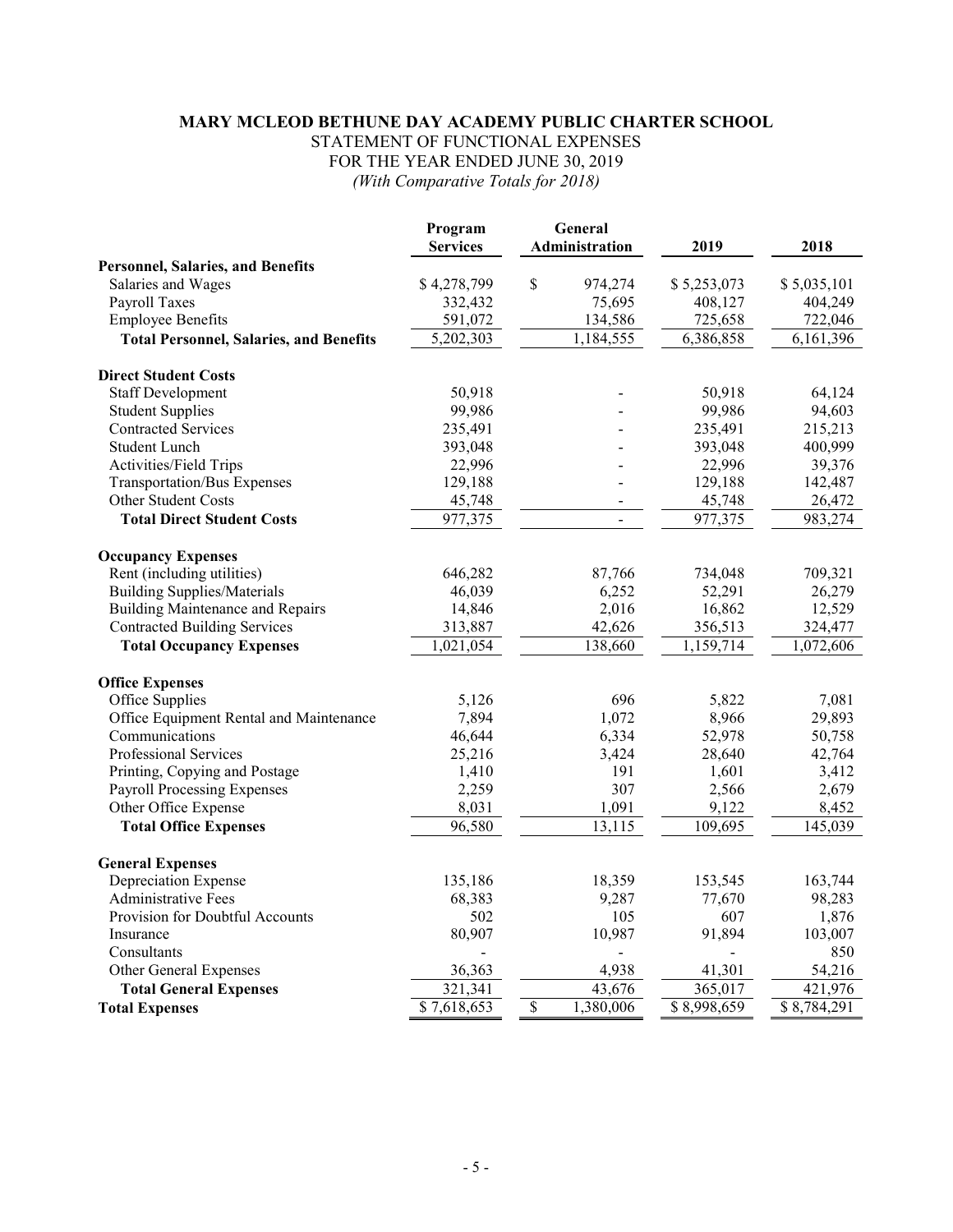# **MARY MCLEOD BETHUNE DAY ACADEMY PUBLIC CHARTER SCHOOL** STATEMENT OF CASH FLOWS FOR THE YEAR ENDED JUNE 30, 2019 *(With Comparative Totals for 2018)*

|                                                                                                       | 2019             | 2018                     |
|-------------------------------------------------------------------------------------------------------|------------------|--------------------------|
| <b>Cash Flows from Operating Activities</b>                                                           |                  |                          |
| Change in Net Assets                                                                                  | (163, 565)<br>\$ | $\mathsf{\$}$<br>485,014 |
| Adjustments to Reconcile Change in Net Assets to Net Cash<br><b>Provided by Operating Activities:</b> |                  |                          |
| <b>Provision for Doubtful Accounts</b>                                                                | 607              | 1,877                    |
| Loss on Disposal of Assets                                                                            |                  | 10,556                   |
| Depreciation Expense                                                                                  | 153,545          | 163,744                  |
| (Increase) Decrease in Assets:                                                                        |                  |                          |
| Receivables                                                                                           | 123,185          | (167, 938)               |
| Prepaid Expenses                                                                                      | 818              | 222                      |
| <b>Other Assets</b>                                                                                   |                  | (4,000)                  |
| Increase (Decrease) in Liabilities:                                                                   |                  |                          |
| <b>Accounts Payable</b>                                                                               | (80,716)         | 14,185                   |
| <b>Accrued Expenses</b>                                                                               | 8,341            | (70, 818)                |
| Deferred Rent                                                                                         | 154,002          | 175,177                  |
| <b>Net Cash Provided by Operating Activities</b>                                                      | 196,217          | 608,019                  |
| <b>Cash Flows from Investing Activities</b>                                                           |                  |                          |
| Purchases of Property and Equipment                                                                   | (44,998)         | (122, 331)               |
| <b>Net Cash Used in Investing Activities</b>                                                          | (44,998)         | (122, 331)               |
| <b>Net Increase in Cash</b>                                                                           | 151,219          | 485,688                  |
| <b>Cash, Beginning of Year</b>                                                                        | 940,497          | 454,809                  |
| Cash, End of Year                                                                                     | \$1,091,716      | $\mathcal{S}$<br>940,497 |

*The accompanying notes are an integral part of these financial statements.*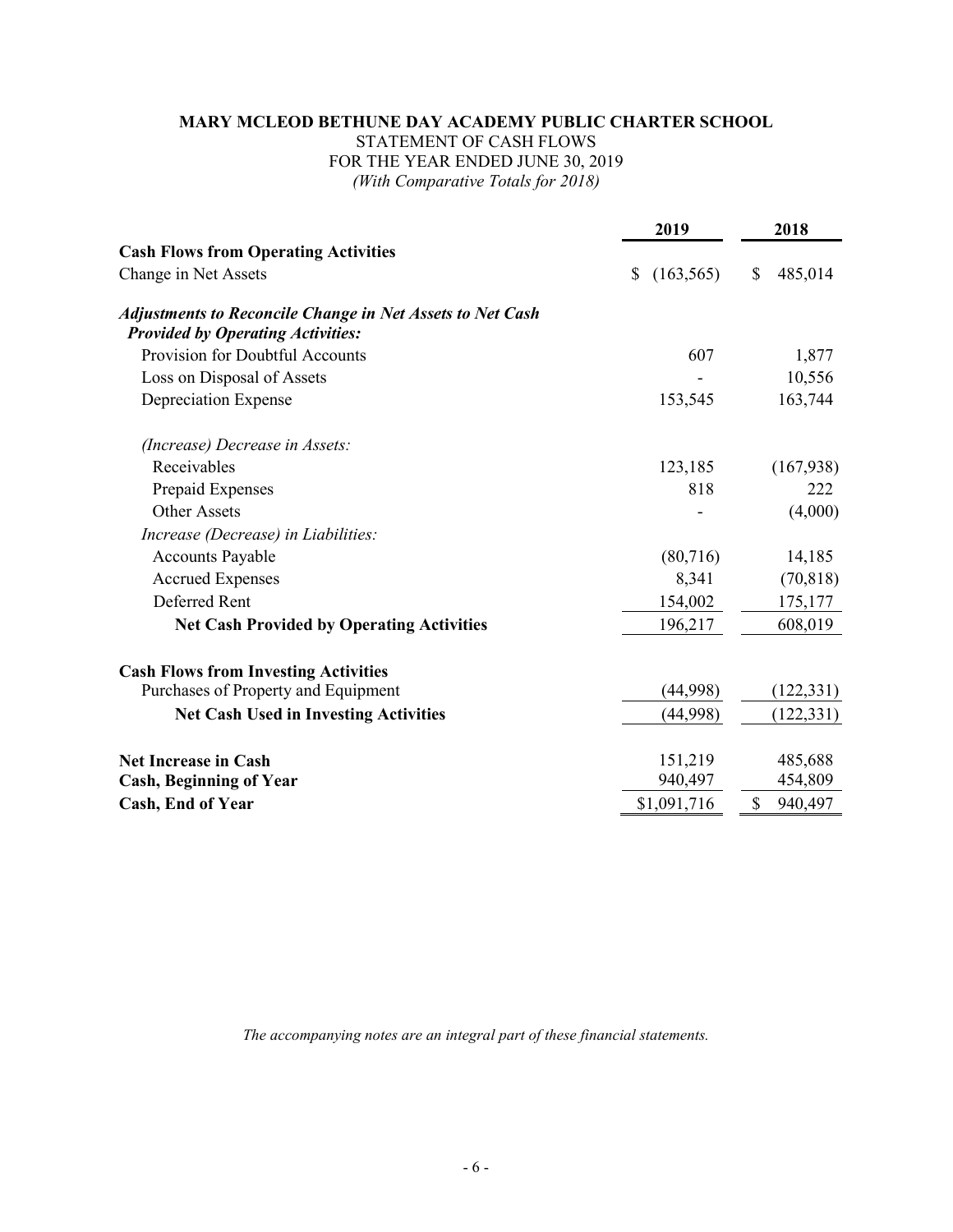## **MARY MCLEOD BETHUNE DAY ACADEMY PUBLIC CHARTER SCHOOL** NOTES TO FINANCIAL STATEMENTS JUNE 30, 2019

## **NOTE 1 SUMMARY OF SIGNIFICANT ACCOUNTING POLICIES**

*Nature of Operations:* Mary McLeod Bethune Day Academy Public Charter School (the School) was organized in 2004 to operate a charter school pursuant to Section 2203 of the District of Columbia Education Law an in accordance with related charter agreements with the District of Columbia Public Charter School Board (DCPCSB).

The mission of the School is to operate a high performing day school providing a challenging academic program in a supportive, parentally involved, and diverse learning environment thus enabling each student to achieve academic success, talent, and positive social development. The School's major source of funding is an annual per pupil allotment from the Government of the District of Columbia (District). The School also receives funding from the federal government, student fees, and activities.

#### • **Program Services:**

− *Academics*

The School's mission is accomplished by engaging children in powerful learning experiences based on world-class educational methods and standards, providing strong community and parental involvement, and fostering and energetic and highly motivated staff, respecting the abilities and potential of what each child can achieve. The entire school community works cooperatively to create a safe and caring learning environment nurturing and empowering students, their parents and the teaching staff. At present, the program supports pre-school through eighth grade students.

− *Before/Aftercare*

Before/after-care is provided to all students desiring to participate for a weekly or daily fee. Hours of operations are structured so as to be in congruence with the typical workday of parent of the students. Both programs offer food service to students.

*Basis of Accounting:* The accompanying financial statements of the School have been prepared on the accrual basis of accounting.

*Net Asset Classification:* The School's financial statements follow accounting standard for financial statements of not-for-profit organizations. Under these standards, the School reports information regarding its financial position and activities according to the following net asset classifications.

… **Net assets without donor restrictions:** Net assets that are not subject to donorimposed restrictions and may be expended for any purpose in performing the primary objectives of the organization. These net assets may be used at the discretion of the School's management the board of directors.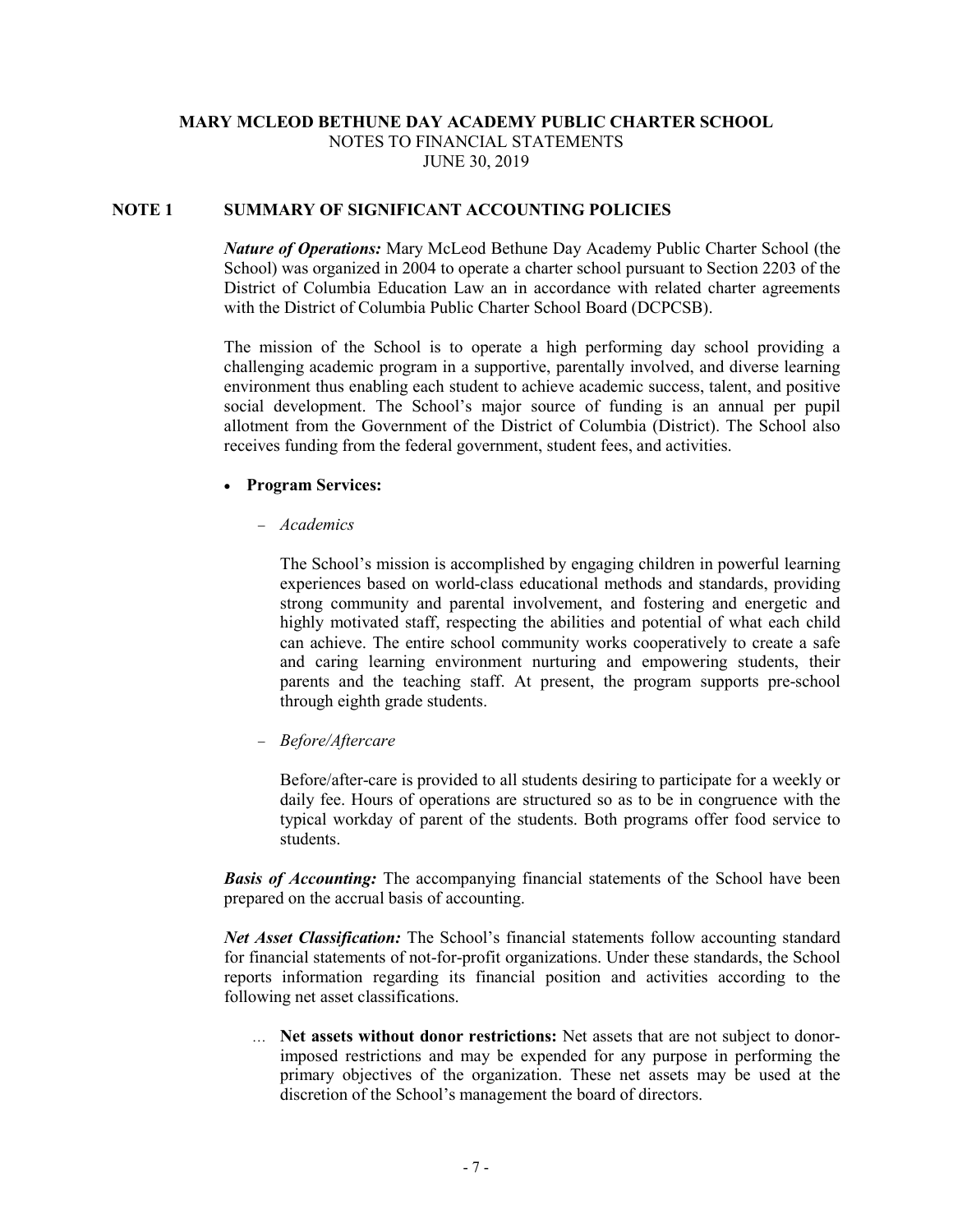… **Net assets without donor restrictions:** Net assets subject to stipulations imposed by donors and grantors. Some donor restrictions are temporary in nature; those restrictions will be met by actions of the School or by the passage of time. Other donor restrictions are perpetual in nature, where by the donor has stipulated the funded be maintained in perpetuity.

Revenues are reported and recorded as with or without donor restrictions depending on the existence and/or nature of any donor restrictions. All donor-restricted contributions are reported as an increase in with donor restrictions. When a restriction expires (that is, when a stipulated time restriction ends or purpose restriction is accomplished) net assets are reclassified from net assets with donor restrictions to net assets without donor restrictions in the statement of activities and changes in net assets. If a donor restriction expires in the same reporting period, the School reports the contributions as without donor restrictions.

*Revenue Recognition:* The School records revenue when earned. Amounts received that have not been earned are recorded as deferred revenue.

*Cash and Cash Equivalents:* The School considers all highly liquid investments with maturities of three months or less to be cash equivalents.

*Property and Equipment:* The School capitalizes all property and equipment with a unit cost of \$1,000 or more. Depreciation expense is recorded using the straight-line method over the property and equipment's estimated useful lives. Leasehold improvements are depreciated over the life of the lease. Maintenance and repairs are expensed. The estimated useful lives are as follows:

| <b>Building</b>                | 25 Years   |
|--------------------------------|------------|
| <b>Equipment and Furniture</b> | 5-10 Years |
| Vehicle                        | 5 Years    |

**Deferred Rent:** Deferred rent represents the difference between the total minimum lease payments amortized over the lease term and actual rent paid each fiscal year.

*Income Taxes:* The School, a nonprofit organization operating under Section  $501(c)(3)$ of the Internal Revenue Code, is generally exempt from federal, state and local income taxes, and, accordingly, no provision for income taxes is included in the financial statements.

Financial Accounting Standards Board (FASB), Accounting Standards Codification 740, *Income Taxes* (ASC 740) requires that a tax position be recognized or derecognized based on a "more-likely-than-not" threshold. This applies to positions taken or expected to be taken in a tax return. As of June 30, 2019, management has assessed its various tax positions and it believes there are no liabilities for uncertain tax positions.

The School's tax returns are subject to examination by the Internal Revenue Service, generally for three years after they are filed.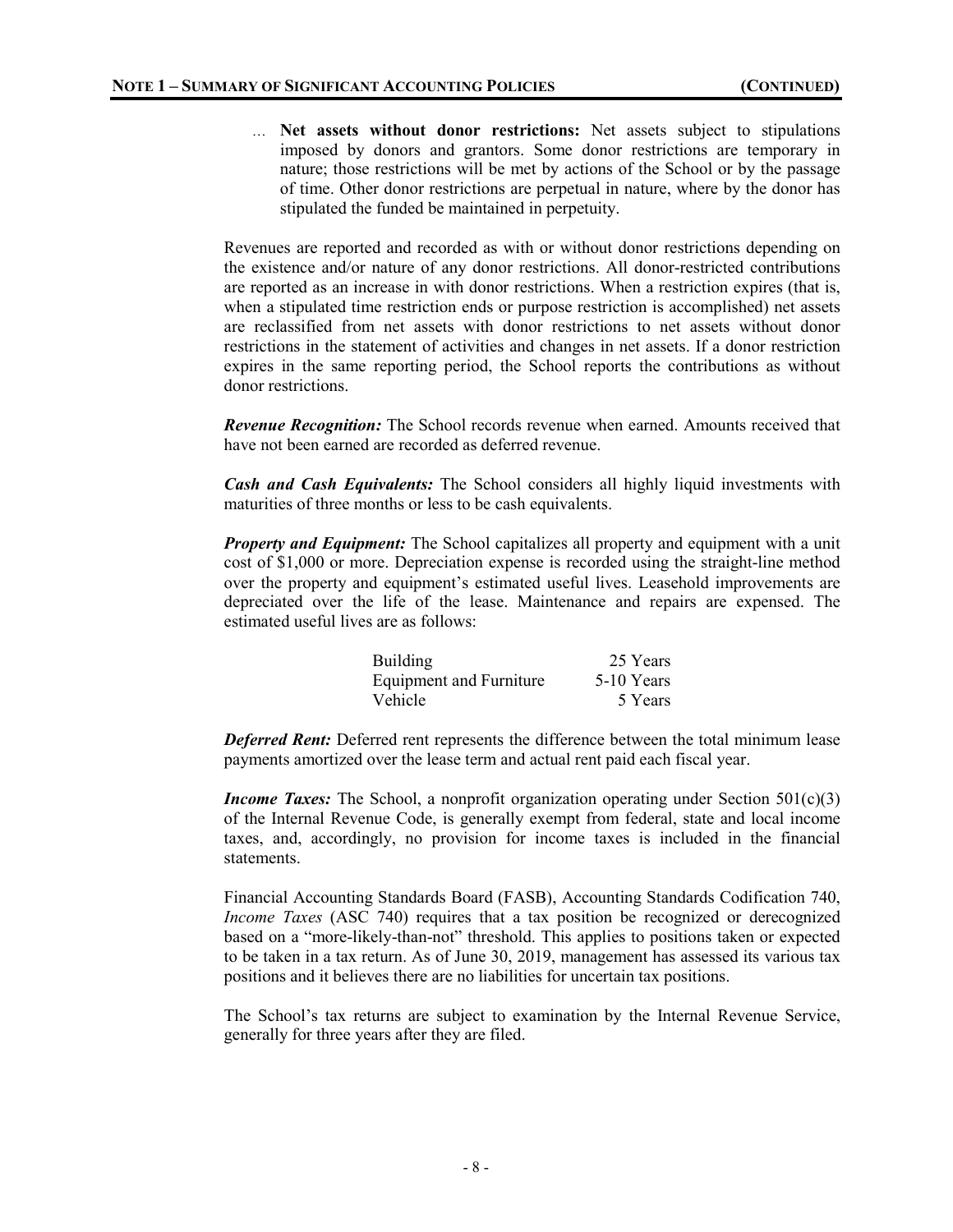*Use of Estimates:* The preparation of financial statements in conformity with accounting principles generally accepted in the United States of America requires management to make estimates and assumptions that affect certain amounts of assets and liabilities.

These estimates also affect the disclosures of contingent assets and liabilities at the date of the financial statements and the reported amounts of revenues and expenses during the period. Accordingly, actual results could differ from those estimates.

*Functional Allocation of Expenses:* The costs of providing the various programs and other activities have been summarized as additional information on a functional basis in the schedule of functional expenses. Accordingly, certain costs have been allocated among the programs and supporting services benefited. The expenses are allocated based on direct charges and estimated percentage of administrative salaries.

*Pronouncement Adopted:* Financial Accounting Standards Board (FASB) issued Topic 842, "Lease." Under the pronouncement, lessees with an operating lease will be required to recognize (a) a right-of-use asset and a lease liability, initially measured at the present value of the lease payments in the statement of financial position and (b) single lease cost, calculated so that the cost of the lease is allocated over the lease term on a generally straight line basis.

*Pronouncement to be Adopted:* FASB 958, "Presentation of Financial Statements of Not-for-Profit Entities". This standard enhances disclosure amends the requirements for financial statements and notes for non-profit organizations to require the presentation of the financial statements in two classes of net assets rather than for the currently required three classes. In addition, the amendment no longer requires the presentation or disclosure of the indirect method (reconciliation) if using the direct method. The amendments in this update are effective for annual financial statements issued for fiscal years beginning after December 15, 2017. Early implementation of the standard is permitted. The School has elected not to early implement.

## **NOTE 2 AVAILABILITY AND LIQUIDITY**

The following table represents the School's financial assets at June 30, 2019.

| Financial assets at year-end                      |             |
|---------------------------------------------------|-------------|
| Cash                                              | \$1,091,716 |
| Due from District Government                      | 221,735     |
| Other Receivables                                 | 43,224      |
| <b>Total Financial Assets</b>                     | \$1,356,675 |
| Financial assets available to meet cash needs for |             |
| general expenditures within one year              | \$1,356,675 |

The School pays close attention to its cash, receivables, and spending especially during the last quarter of the fiscal year. The School makes every effort to keep spending within the annual budget and ensure a minimum 45 days of cash on hand at the end of the fiscal year. A large part of the School's revenue is generated by quarterly payments from the District. The first payment is received within 20 days of year-end with subsequent payments every 90 days until the end of the year.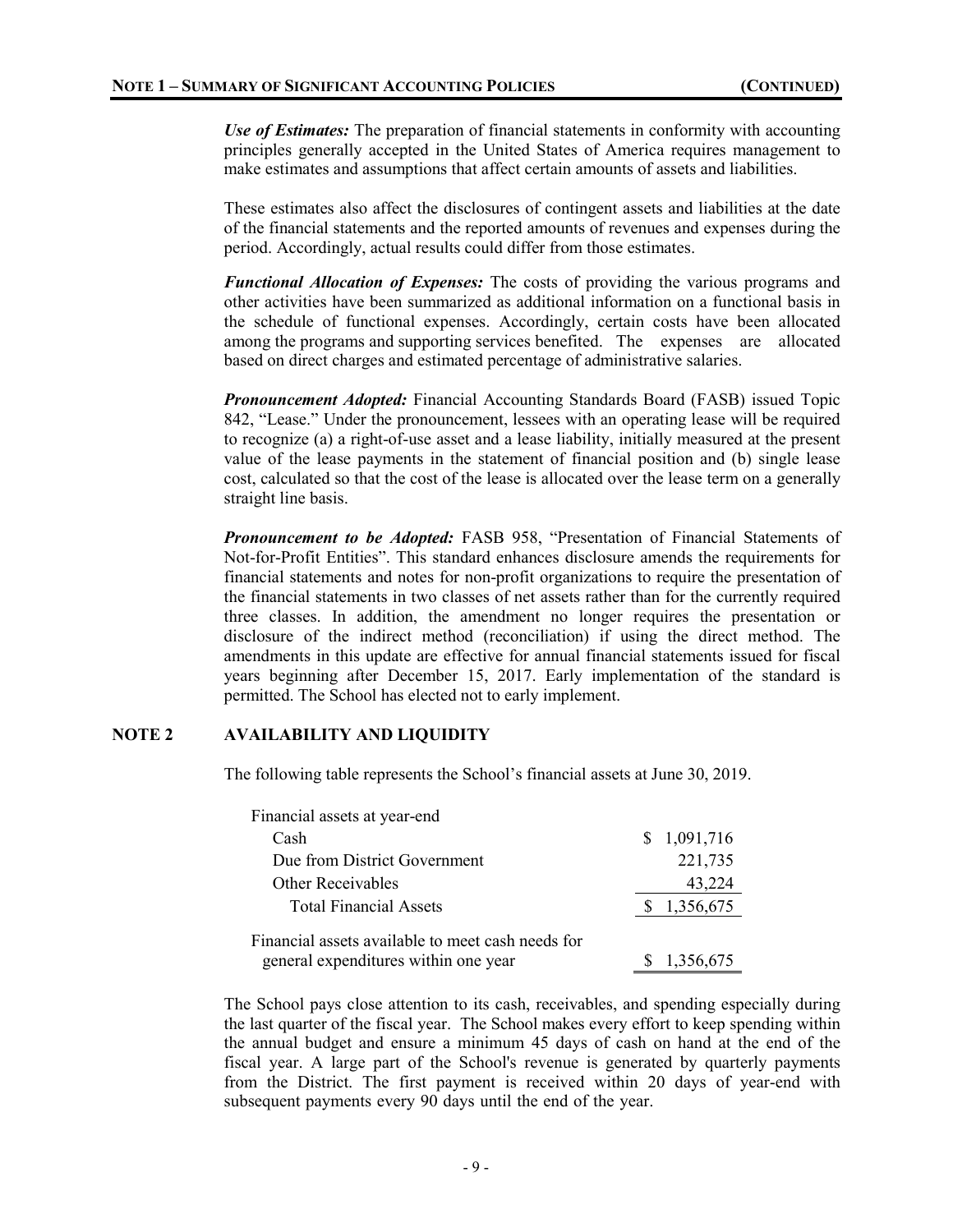#### **NOTE 3 CONCENTRATION OF CREDIT RISK**

The School maintains its cash in two financial institutions. Accounts at each financial institution are insured by the Federal Deposit Insurance Corporation up to \$250,000. At June 30, 2019, the uninsured cash balances totaled \$704,635.

#### **NOTE 4 DUE FROM DISTRICT GOVERNMENT**

The School receives an annual per pupil allotment and federal and local funds as a passthrough from the District. At June 30, 2019, the amount due from the District was \$221,735.

## **NOTE 5 PROPERTY AND EQUIPMENT**

| Nondepreciable                      |              |
|-------------------------------------|--------------|
| Land                                | 267,750<br>S |
| <b>Building</b>                     | 198,336      |
| <b>Depreciable</b>                  |              |
| <b>Building</b>                     | 391,217      |
| Leasehold Improvements              | 1,369,319    |
| <b>Equipment and Furniture</b>      | 505,212      |
| Vehicles                            | 138,012      |
| <b>Total Property and Equipment</b> | 2,869,846    |
| Less: Accumulated Depreciation      | (981, 610)   |
| Net Property and Equipment          | \$1,888,236  |

Depreciation expense during fiscal year 2019 was \$153,545.

#### **NOTE 6 PER PUPIL ALLOTMENT**

The School receives an annual per pupil allotment from the District that is based on its student enrollment. The pupil allotment represented about 89% of the School's total revenue.

The per pupil allotment consist of the following for the fiscal year ended:

| Education         | \$5,145,923 |
|-------------------|-------------|
| Facilities        | 1,347,619   |
| Special Education | 930,387     |
| At Risk           | 460,767     |
|                   | \$7,884,696 |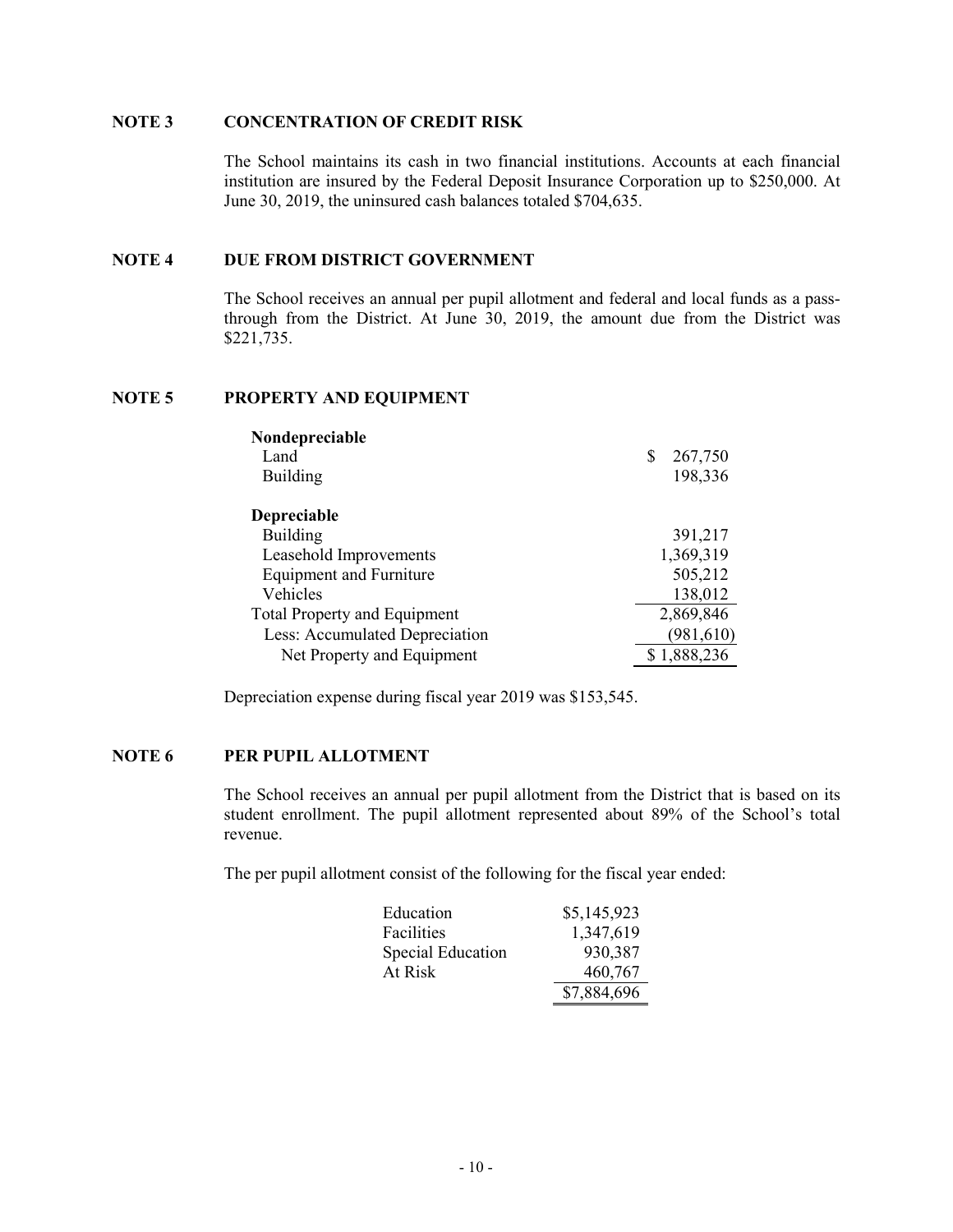#### **NOTE 7 RETIREMENT PLAN**

The School maintains a defined contribution plan (the Plan) under section  $401(k)$  of the Internal Revenue Code (the Code), under which all staff employed for at least one month of service are eligible to participate. The Plan allows for discretionary employer matching contributions equal to a percentage of eligible employee's salary deferrals, as determined each year. In Fiscal Year 2019, the School matched up to five percent of employees' contributions. The School's matching contributions for the fiscal year ended June 30, 2019 totaled \$96,147.

## **NOTE 8 COMMITMENTS AND CONTINGENCIES**

#### *Occupancy Lease*

The School has two operating occupancy leases. It has a 25-year lease with the District for the property at 1404 Jackson Street, NE and a 5-year lease with Sixth Presbyterian Church for the property at 5413  $16<sup>th</sup>$  Street, N.W. The future minimum lease payments under the leases are as follows:

| 2020       | 426,674<br>S |
|------------|--------------|
| 2021       | 340,937      |
| 2022       | 337,784      |
| 2023       | 355,748      |
| 2024       | 374,072      |
| Thereafter | 8,168,208    |
| Total      | \$10,003,429 |

Rent expense for fiscal year 2019 was \$558,990. The actual rent paid during the fiscal year was \$404,989.

## *Contingencies*

The School asserts that there have been no material claims, suits, or complaints filed nor any pending against the organization. In the opinion of legal counsel, all other matters which are asserted or unasserted are without merit and would not have a significant effect on the financial position or results of operations of the organization if disposed of favorably.

## **NOTE 9 SUBSEQUENT EVENTS**

The School has evaluated subsequent events through December 13, 2019, which is the date the financial statements were available to issue. This review and evaluation revealed no additional material events that would require disclosure or have an effect on the financial statements.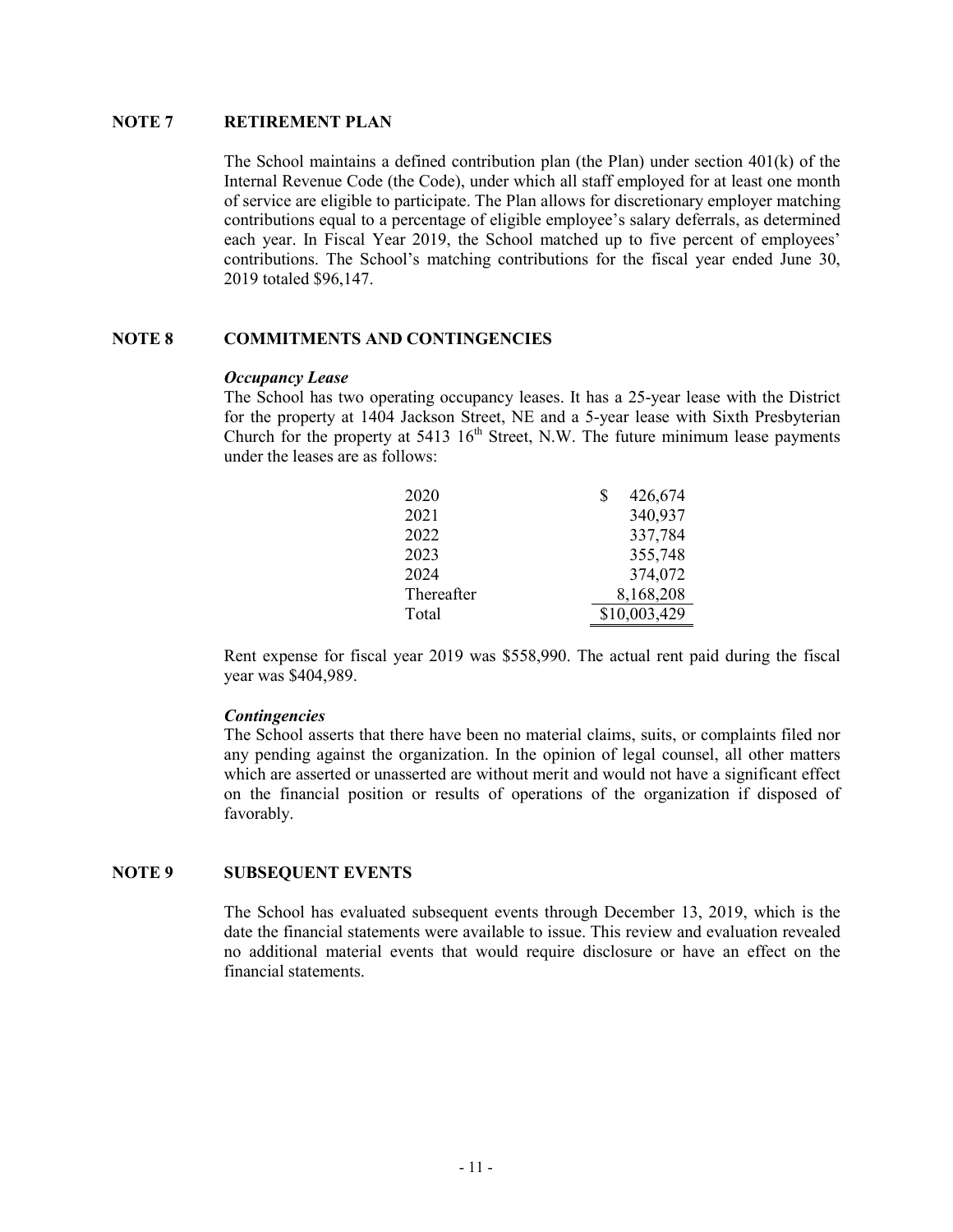#### **MARY MCLEOD BETHUNE DAY ACADEMY PUBLIC CHARTER SCHOOL** SUPPLEMENTAL SCHEDULE OF CONTRACT AWARDS OVER \$25,000 FOR THE YEAR ENDED JUNE 30, 2019

| <b>Name of Vendor</b>                     | <b>Type of Service</b>            | Contract<br><b>Award Amount</b> | Amount<br>Paid |
|-------------------------------------------|-----------------------------------|---------------------------------|----------------|
| AAS, LLC                                  | <b>Special Education Services</b> | \$55,000                        | \$60,612       |
| Carefirst via Benefit Design Group        | Group Health Insurance            | \$500,000                       | \$484,716      |
| CJ Maintenance                            | Janitorial Services               | \$170,000                       | \$175,539      |
| District Government                       | Property Lease                    | non-procurement                 | \$285,992      |
| D.C Public Charter School Board           | Oversight Fee                     | non-procurement                 | \$77,670       |
| D.C Water and Sewer Authority             | Utility-Water                     | \$40,000                        | \$52,740       |
| Deadwyler Transportation                  | <b>Bus Parking Lease</b>          | non-procurement                 | \$25,500       |
| Great West (Empower)                      | Retirement                        | non-procurement                 | \$96,147       |
| Kaiser                                    | Group Health Insurance            | \$100,000                       | \$118,625      |
| Pepco                                     | Utility-Electricity               | \$80,000                        | \$92,382       |
| Philadelphia Insurance                    | General Business/Auto Insurance   | \$61,000                        | \$66,282       |
| <b>Psychological Assessment Solutions</b> | <b>Special Education Services</b> | $<$ \$25K                       | \$47,425       |
| <b>Revolution Foods</b>                   | National School Lunch Program     | \$370,000                       | \$365,220      |
| Six Presbyterian Church                   | Property Lease                    | non-procurement                 | \$118,996      |
| The Achievement Network                   | <b>Student Assessment</b>         | \$27,550                        | \$27,190       |
| The Hartford                              | Worker's Compensation Insurance   | \$65,000                        | \$49,116       |
| <b>Washington Gas</b>                     | Utility-Gas                       | \$25,000                        | \$27,810       |
| Waste Management                          | Trash removal and pick up         | \$45,000                        | \$49,609       |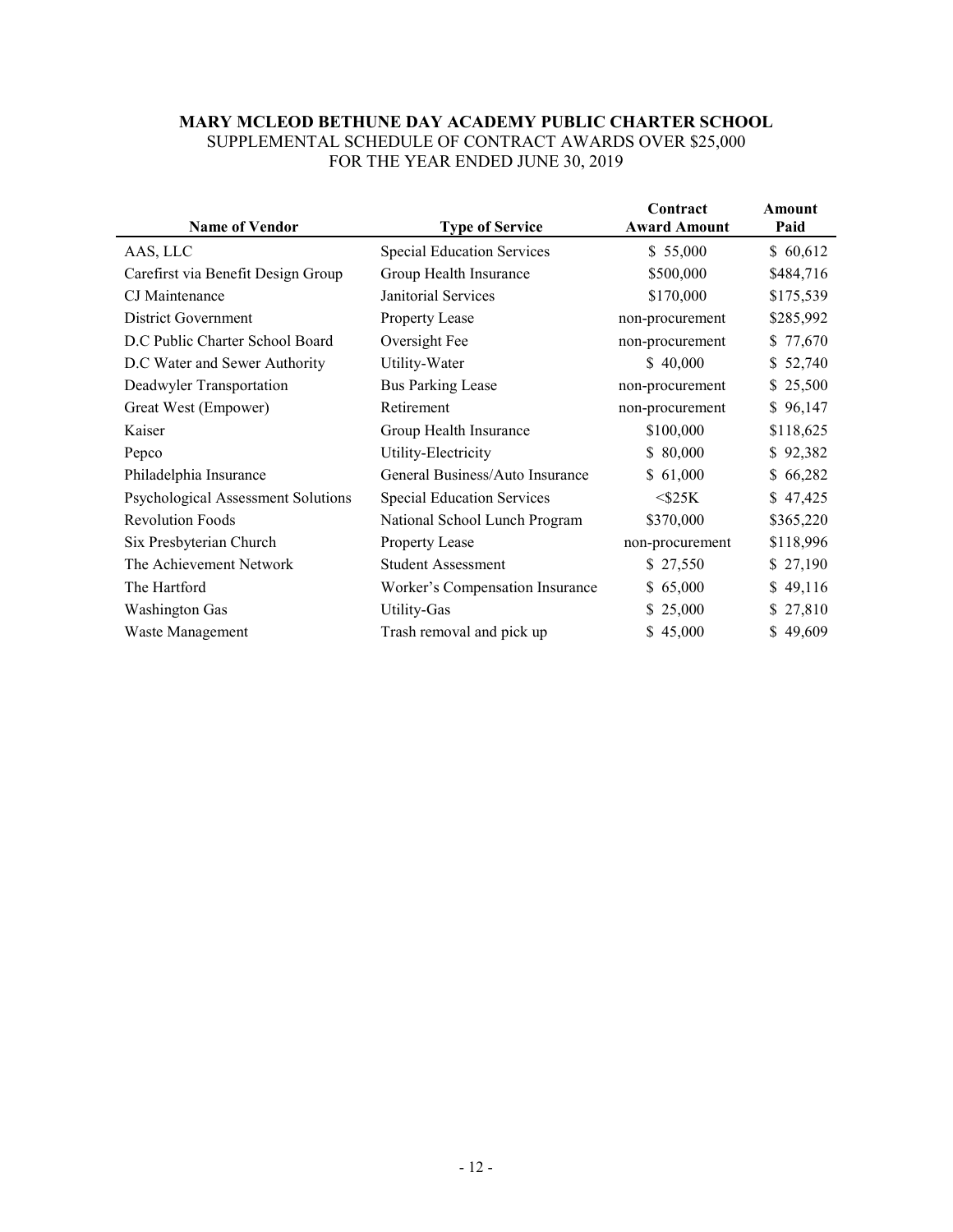

1090 Vermont Ave. NW Suite 920 Washington, DC 20005

PO Box2478 Kingshili, VI 00851

111 South Calvert St **Suite 2700** Baltimore, MD 21202

## **INDEPENDENT AUDITOR'S REPORT ON INTERNAL CONTROL OVER FINANCIAL REPORTING AND ON COMPLIANCE AND OTHER MATTERS BASED ON AN AUDIT OF FINANCIAL STATEMENTS PERFORMED IN ACCORDANCE WITH** *GOVERNMENT AUDITING STANDARDS*

The Board of Trustees Mary McLeod Bethune Day Academy Public Charter School Washington, D.C.

We have audited, in accordance with the auditing standards generally accepted in the United States of America and the standards applicable to financial audits contained in *Government Auditing Standards* issued by the Comptroller General of the United States, the financial statements of the Mary McLeod Bethune Day Academy Public Charter School (the School), as of and for the year ended June 30, 2019, and the related notes to the financial statements, and have issued our report thereon dated December 13, 2019.

#### **Internal Control over Financial Reporting**

In planning and per<sup>f</sup>orming our audit of the financial statements, we considered the School's internal control over financial reporting (internal control) to detennine the audit procedures that are appropriate in the circumstances for the purpose of expressing our opinion on the financial statements, but not for the purpose of expressing an opinion on the effectiveness of the School's internal control. Accordingly, we do not express an opinion on the effectiveness of the School's internal control.

A *deficiency in internal control* exists when the design or operation of a control does not allow management or employees, in the normal course of performing their assigned functions, to prevent, or detect and correct, misstatements on a timely basis. A *material weakness* is a deficiency, or a combination of deficiencies, in internal control, such that there is a reasonable possibility that a material misstatement of the entity's financial statements will not be prevented, or detected and corrected on a timely basis. A *significant deficiency* is a deficiency, or a combination of deficiencies, in internal control that is less severe than a material weakness, yet important enough to merit attention by those charged with governance.

Our consideration of internal control was for the limited purpose described in the first paragraph of this section and was not designed to identify all deficiencies in internal control that might be material weaknesses or significant deficiencies. Given these limitations, during our audit, we did not identify any deficiencies in internal control that we consider to material weaknesses. However, material weaknesses may exist that have not been identified.

T:202.393.5600 TF: 1 855.479 0548 F: 202.393.5608

- 13 - **IBDO**  ALLIANCE USA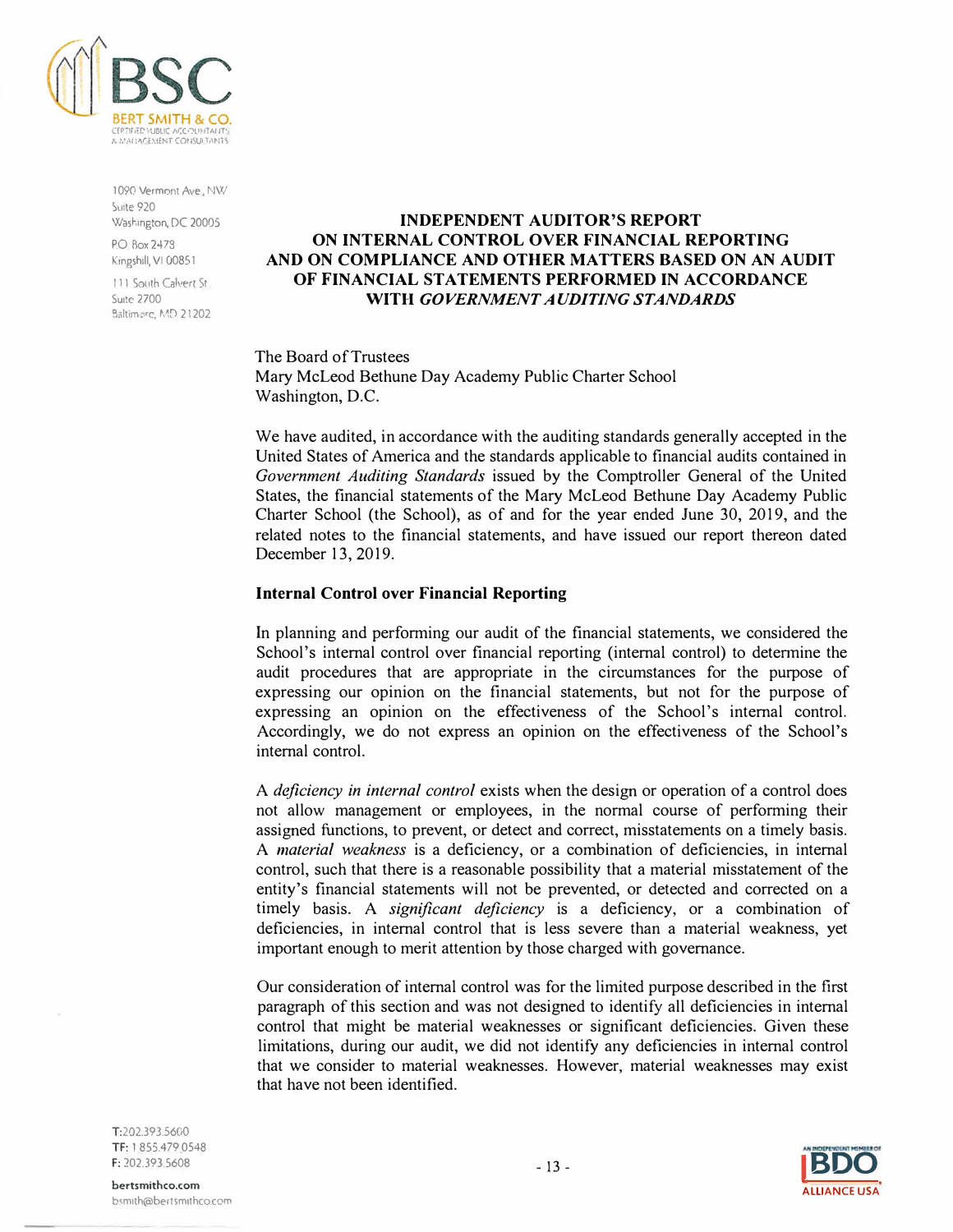## **Compliance and Other Matters**

As part of obtaining reasonable assurance about whether the School's financial statements are free from material misstatement, we performed tests of its compliance with certain provisions of laws, regulations, contracts, and grant agreements, noncompliance with which could have a direct and material effect on the determination of financial statement amounts. However, providing an opinion on compliance with those provisions was not an objective of our audit, and accordingly, we do not express such an opinion. The results of our tests disclosed no instances of noncompliance or other matters that are required to be reported under *Government Auditing Standards.* 

#### **Purpose of this Report**

The purpose of this report is solely to describe the scope of our testing of internal control and compliance and the results of that testing, and not to provide an opinion on the effectiveness of the School's internal control or on compliance. This report is an integral part of an audit performed in accordance with *Government Auditing Standards* in considering the School's internal control and compliance. Accordingly, this communication is not suitable for any other purpose.

Pert 5mith & 60.

Washington, D.C. December 13, 2019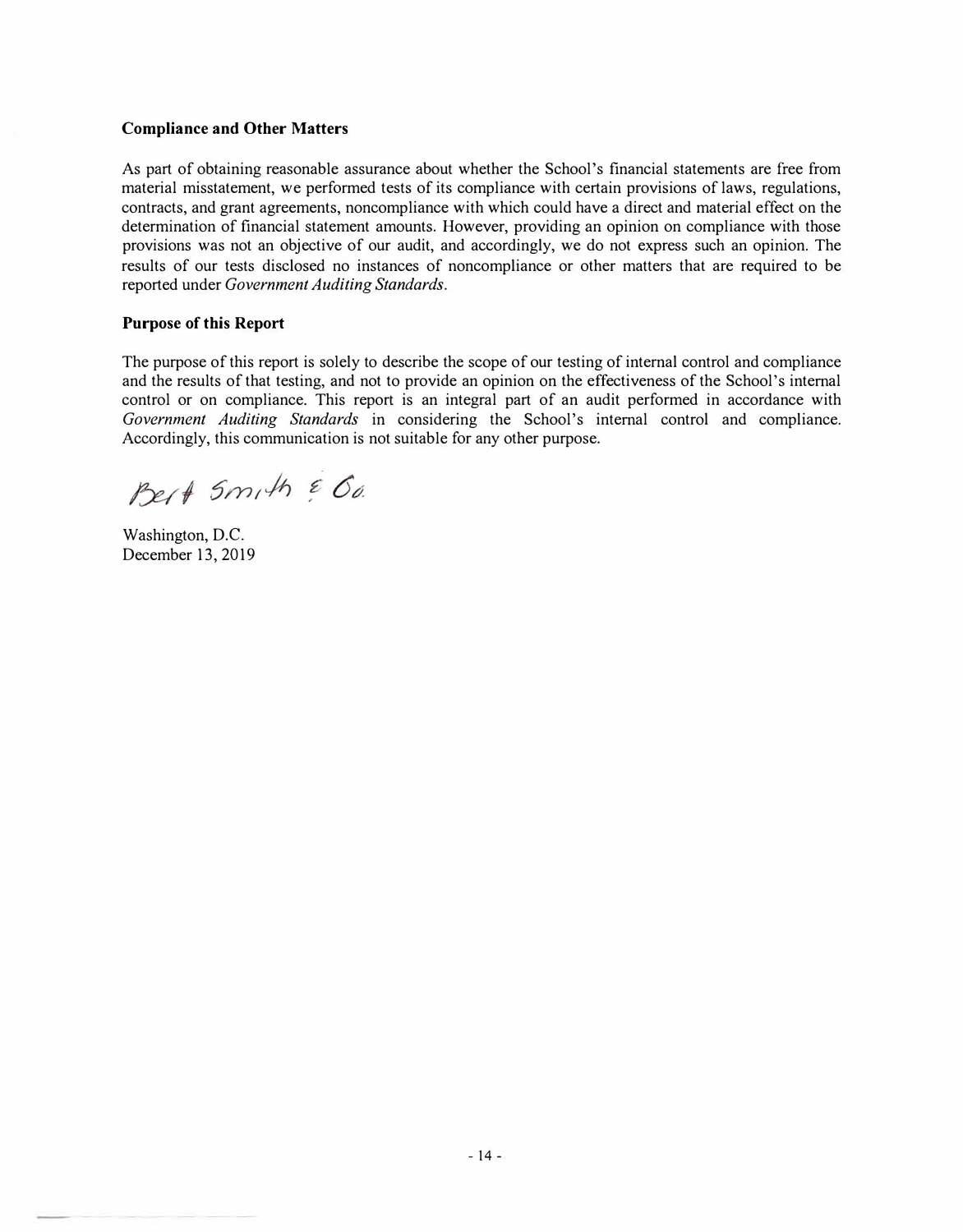

1 090 Vermont Ave, NW Suite 920 Washington, DC 20005

PO Box 2478 Kingshill, VI 00851

111 South Calvert St. **Suite 2700** Baltimore, MD 21202

## **INDEPENDENT AUDITOR'S REPORT ON COMPLIANCE FOR EACH MAJOR FEDERAL PROGRAM AND REPORT ON INTERNAL CONTROL OVER COMPLIANCE AS REQUIRED BY THE UNIFORM GUIDANCE**

The Board of Directors Mary McLeod Bethune Day Academy Public Charter School Washington, D.C.

## **Report on Compliance for Each Major Federal Program**

We have audited the Mary McLeod Bethune Day Academy Public Charter School (School) compliance with the types of compliance requirements described in the *0MB Compliance Supplement* that could have a direct and material effect on the School's major federal program for the year ended June 30, 2019. The School's major federal program is identified in the summary of auditor's results section of the accompanying schedule of findings and questioned costs.

## **Management's Responsibility**

Management is responsible for compliance with federal statutes, regulations, and the terms and conditions of its federal awards applicable to its federal programs.

## **Auditor's Responsibility**

Our responsibility is to express an opinion on compliance on the School's major federal program based on our audit of the types of compliance requirements referred to above. We conducted our audit of compliance in accordance with auditing standards generally accepted in the United States of America; the standards applicable to financial audits contained in *Government Auditing Standards,* issued by the Comptroller General of the United States; and the audit requirements of Title 2 U.S. *Code of Federal Regulations* Part 200, *Uniform Administrative Requirements, Cost Principles, and Audit Requirements for Federal Awards* (Uniform Guidance). Those standards and the Uniform Guidance require that we plan and perform the audit to obtain reasonable assurance about whether noncompliance with the types of compliance requirements referred to above that could have a direct and material effect on a major federal program occurred. An audit includes examining, on a test basis, evidence about the School's compliance with those requirements and performing such other procedures as we considered necessary in the circumstances.

We believe that our audit provides a reasonable basis for our opinion on compliance on the major federal program. However, our audit does not provide a legal determination of the School's compliance.

## **Opinion on Each Major Federal Program**

In our opinion, the School complied, in all material respects, with the types of compliance requirements referred to above that could have a direct and material effect on its major federal program for the year ended June 30, 2019.

T:202.3°3.5600 TF: 1 855.479.0548 F: 202.393 5608

**AN INVERTIBILITY MEMBER OF** - 15 - **IBDO ALLIANCE USA**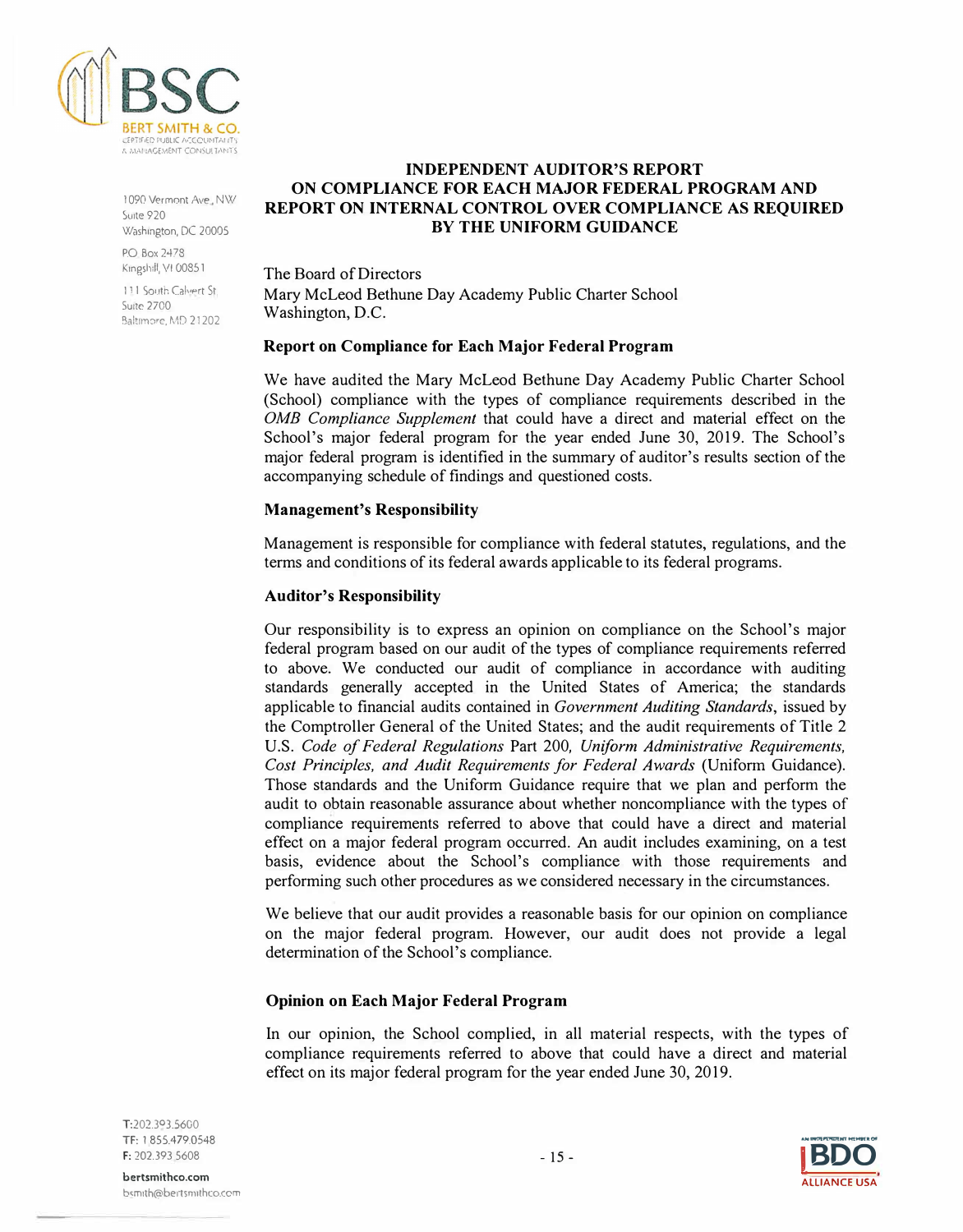## **Report on Internal Control Over Compliance**

Management of the School is responsible for establishing and maintaining effective internal control over compliance with the types of compliance requirements referred to above. In planning and performing our audit of compliance, we considered the School's internal control over compliance with the types of requirements that could have a direct and material effect on each major federal program to determine the auditing procedures that are appropriate in the circumstances for the purpose of expressing an opinion on compliance for each major federal program and to test and report on internal control over compliance in accordance with the Uniform Guidance, but not for the purpose of expressing an opinion on the effectiveness of internal control over compliance. Accordingly, we do not express an opinion on the effectiveness of the School's internal control over compliance.

A *deficiency in internal control over compliance* exists when the design or operation of a control over compliance does not allow management or employees, in the normal course of performing their assigned functions, to prevent, or detect and correct, noncompliance with a type of compliance requirement of a federal program on a timely basis. A *material weakness in internal control over compliance* is a deficiency, or combination of deficiencies, in internal control over compliance, such that there is a reasonable possibility that material noncompliance with a type of compliance requirement of a federal program will not be prevented, or detected and corrected, on a timely basis. *A significant deficiency in internal control over compliance* is a deficiency, or a combination of deficiencies, in internal control over compliance with a type of compliance requirement of a federal program that is less severe than a material weakness in internal control over compliance, yet important enough to merit attention by those charged with governance.

Our consideration of internal control over compliance was for the limited purpose described in the first paragraph of this section and was not designed to identify all deficiencies in internal control over compliance that might be material weaknesses or significant deficiencies. We did not identify any deficiencies in internal control over compliance that we consider to be material weaknesses. However, material weaknesses may exist that have not been identified.

The purpose of this report on internal control over compliance is solely to describe the scope of our testing of internal control over compliance and the results of that testing based on the requirements of the Uniform Guidance. Accordingly, this report is not suitable for any other purpose.

Best Smith & Co.

Washington, D.C. December 13, 2019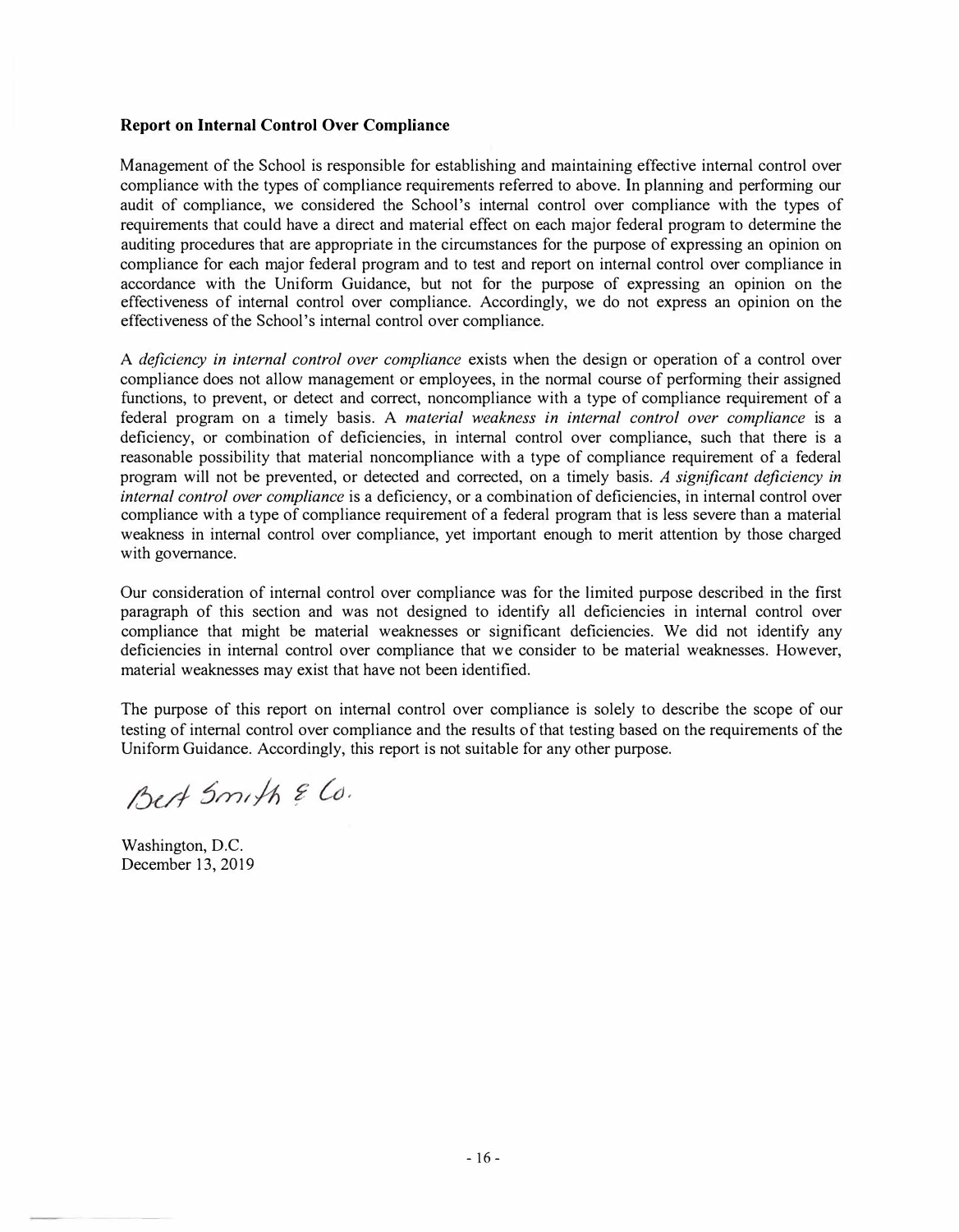## **MARY MCLEOD BETHUNE DAY ACADEMY PUBLIC CHARTER SCHOOL** SCHEDULE OF EXPENDITURES OF FEDERAL AWARDS FOR THE YEAR ENDED JUNE 30, 2019

|                                                                  | Federal<br><b>CFDA</b> | Federal                 |
|------------------------------------------------------------------|------------------------|-------------------------|
| <b>Grantor Program or Cluster Title</b>                          | <b>Number</b>          | <b>Expenditures</b>     |
| <b>U.S. Department of Education:</b>                             |                        |                         |
| Pass-Through Programs From:                                      |                        |                         |
| District of Columbia Office of State Superintendent of Education |                        |                         |
| <b>Title I Part A Grants to Local Educational Agencies</b>       |                        |                         |
| Title I Part A (FY18)                                            | 84.010A                | $\mathcal{S}$<br>30,419 |
| Title I Part A (FY19)                                            | 84.010A                | 218,818                 |
| Total Title I Part A                                             |                        | 249,237                 |
|                                                                  |                        |                         |
| <b>Title II Part A Improving Teacher Quality Grants</b>          |                        |                         |
| Title II Part A FY18                                             | 84.367A                | 41,755                  |
| Total Title II Part A                                            |                        | 41,755                  |
|                                                                  |                        |                         |
| Title IV Student Support and Academic Enrichment Program         |                        |                         |
| Title IV-A FY18                                                  | 84.424A                | 25,070                  |
| Total Title IV                                                   |                        | 25,070                  |
|                                                                  |                        |                         |
| <b>Special Education Cluster (IDEA)</b>                          |                        |                         |
| IDEA Part B, Section 611                                         | 84.027A                | 62,965                  |
| IDEA Part B, Section 619                                         | 84.173A                | 347                     |
| Total Special Education (IDEA) Cluster                           |                        | 63,312                  |
|                                                                  |                        |                         |
| <b>SOAR Act Funding</b>                                          |                        |                         |
| Academic Quality Grants for Charters FY17                        | 84.370C                | 19,857                  |
| Academic Quality Grants for Charters FY18                        | 84.370C                | 86,612                  |
| <b>Total SOAR Act Funding</b>                                    |                        | 106,469                 |
| <b>Total U.S. Department of Education</b>                        |                        | 485,843                 |
|                                                                  |                        |                         |
| <b>U.S. Department of Agriculture:</b>                           |                        |                         |
| Pass-through Programs from District of Columbia                  |                        |                         |
| Office of State Superintendent of Education                      |                        |                         |
| <b>National School Breakfast and Lunch Program</b>               | 10.553/10.555          | 365,251                 |
| <b>Fresh Fruits and Vegetables</b>                               | 10.589                 | 19,399                  |
| <b>Total U.S. Department of Agriculture</b>                      |                        | 384,650                 |
|                                                                  |                        |                         |
| <b>Total Expenditures of Federal Awards</b>                      |                        | \$<br>870,493           |

*The accompanying notes are an integral part of this Schedule*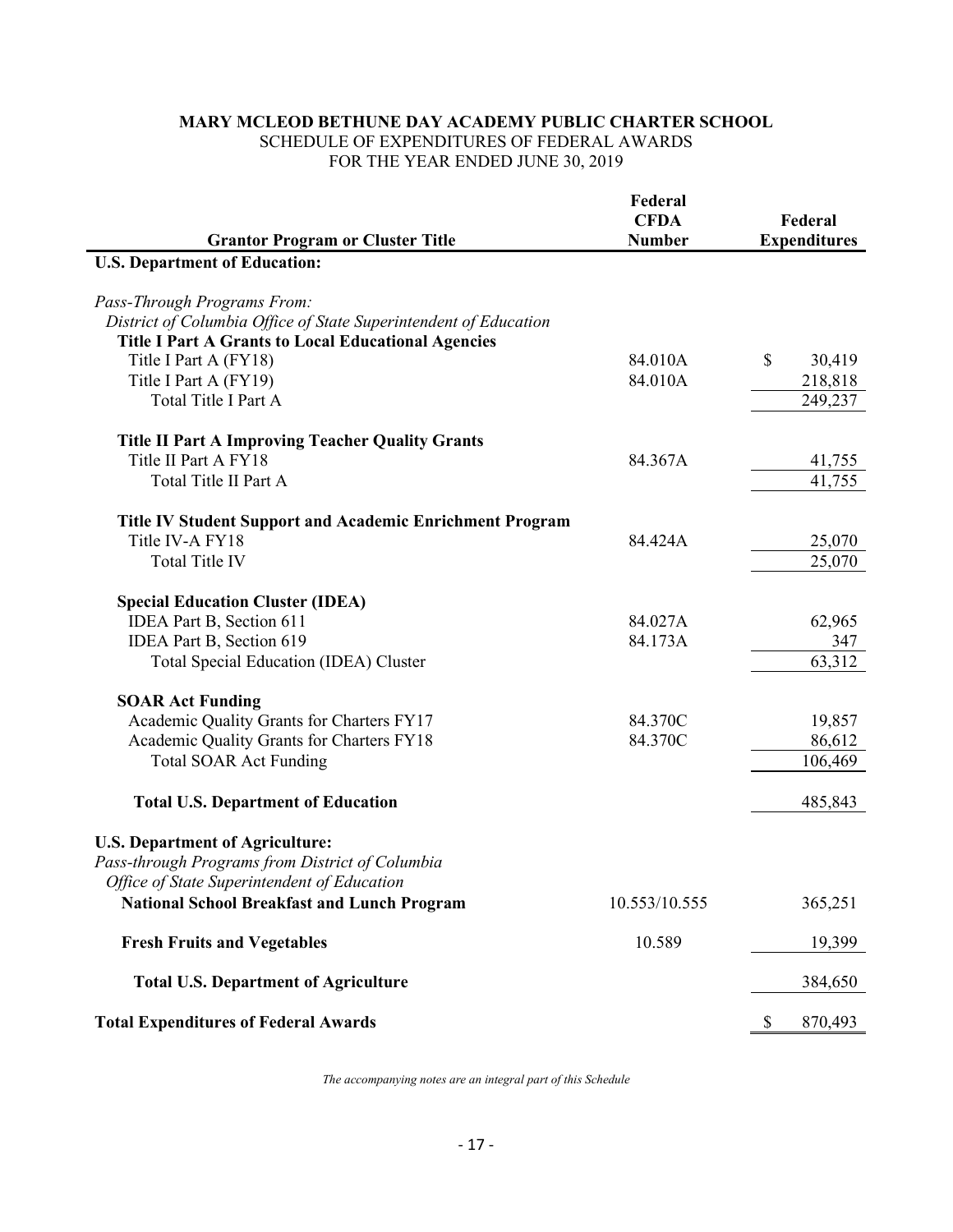# **MARY MCLEOD BETHUNE DAY ACADEMY PUBLIC CHARTER SCHOOL** NOTES TO SCHEDULE OF EXPENDITURES OF FEDERAL AWARDS

JUNE 30, 2019

## **NOTE 1 BASIS OF PRESENTATION**

The accompanying schedule of expenditures of federal awards (the "Schedule") includes the federal grant activity of the Mary McLeod Bethune Day Academy Public Charter School (School) under programs of the federal government for the year June 30, 2019. The information in this Schedule is presented in accordance with the requirements of Title 2 U.S. *Code of Federal Regulations Part 200, Uniform Administrative Requirements, Cost Principles, and Audit Requirements for Federal Awards* (Uniform Guidance)*.* Because the Schedule presents only a selected portion of the operations of the School, it is not intended to and does not present the financial position, changes in net assets or cash flows of the School.

## **NOTE 2 SUMMARY OF SIGNIFICANT ACCOUNTING POLICIES**

Expenditures reported on the Schedule are reported on the accrual basis of accounting. Such expenditures are recognized following the cost principles contained in the Uniform Guidance, wherein certain types of expenditures are not allowable or are limited as to reimbursement.

## **NOTE 3 INDIRECT COST RATE**

The School has elected not to use the 10-percent de minimis indirect cost rate allowed under the Uniform Guidance.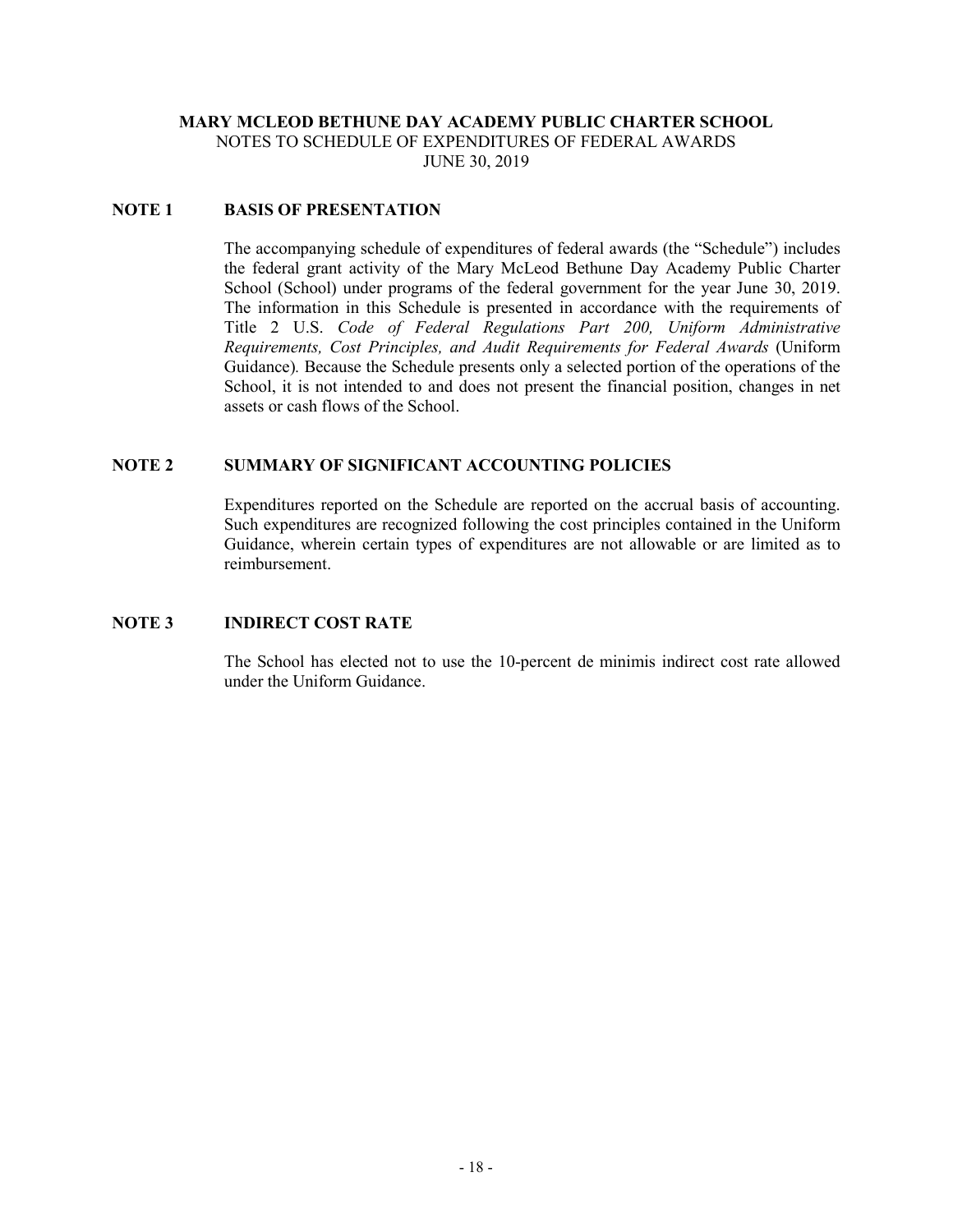## **MARY MCLEOD BETHUNE DAY ACADEMY PUBLIC CHARTER SCHOOL** SCHEDULE OF FINDINGS AND QUESTIONED COSTS FOR THE YEAR ENDED JUNE 30, 2019

# **Section I: Summary of Auditor's Results**

## *Financial Statements*

| Type of auditor's report issued:                                                                       | Unmodified     |  |
|--------------------------------------------------------------------------------------------------------|----------------|--|
| Internal control over financial reporting:                                                             |                |  |
| Material weakness(es) identified?<br>$\bullet$                                                         | N <sub>o</sub> |  |
| Significant deficiency(ies) identified?<br>$\bullet$                                                   | None reported  |  |
| Noncompliance material to financial statements noted?                                                  | N <sub>0</sub> |  |
| <b>Federal Awards</b>                                                                                  |                |  |
| Internal control over major federal programs:                                                          |                |  |
| Material weakness(es) identified?<br>$\bullet$                                                         | N <sub>0</sub> |  |
| Significant deficiency(ies) identified?                                                                | None reported  |  |
| Type of auditor's report issued on compliance for major federal programs:                              | Unmodified     |  |
| Any audit findings disclosed that are required to be reported in<br>accordance with 2 CFR 200.516 (a)? | N <sub>0</sub> |  |
| Identification of Major Federal Programs:                                                              |                |  |
| 10.553/10.555 National School Breakfast and Lunch Program                                              |                |  |
| Dollar threshold used to distinguish between Type A and Type B programs:                               | \$750,000      |  |
| Auditee qualified as a low risk auditee:                                                               | Yes            |  |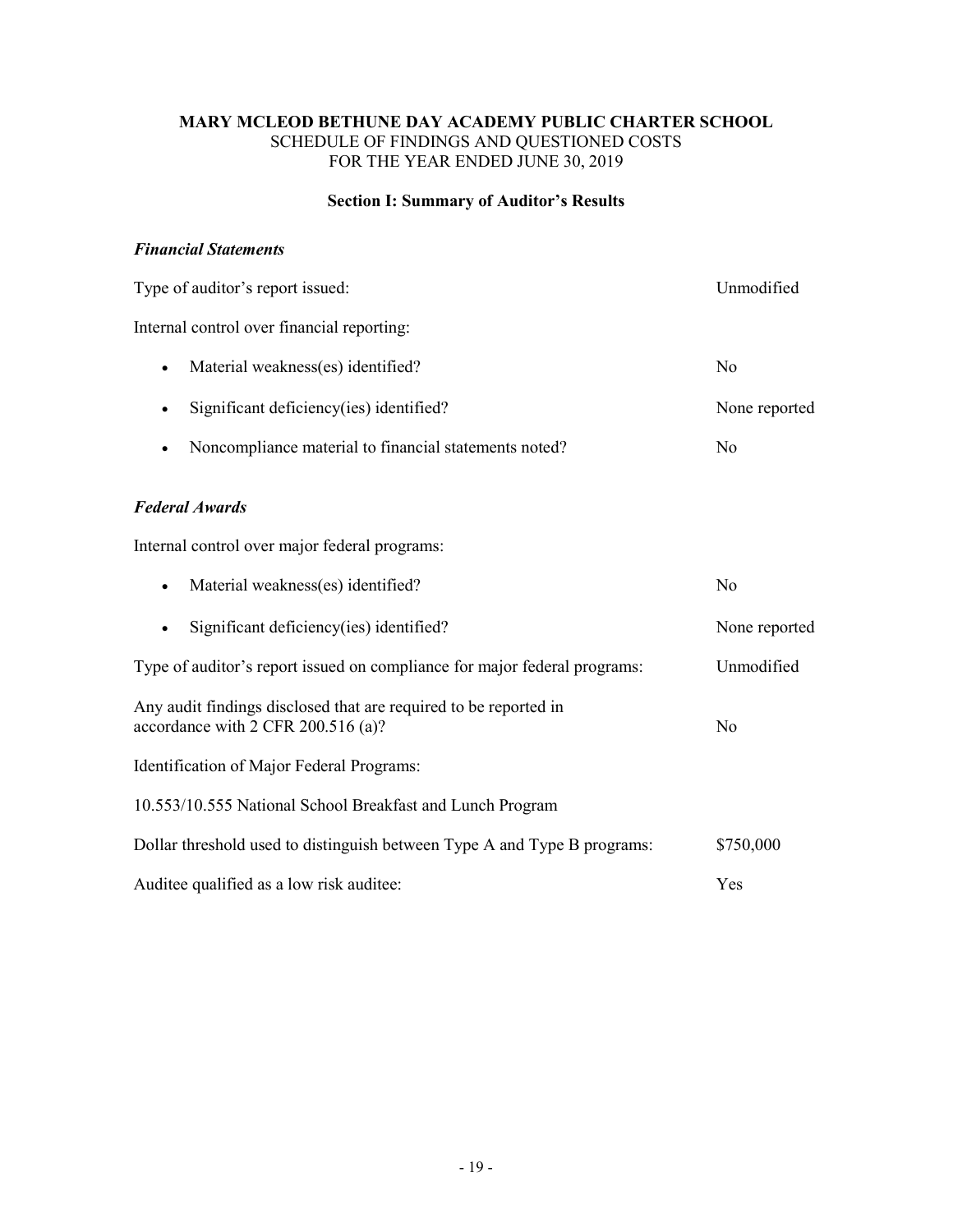## **MARY MCLEOD BETHUNE DAY ACADEMY PUBLIC CHARTER SCHOOL** SCHEDULE OF FINDINGS AND QUESTIONED COSTS FOR THE YEAR ENDED JUNE 30, 2019

# **Section II: Financial Statement Findings**

No matters were reported.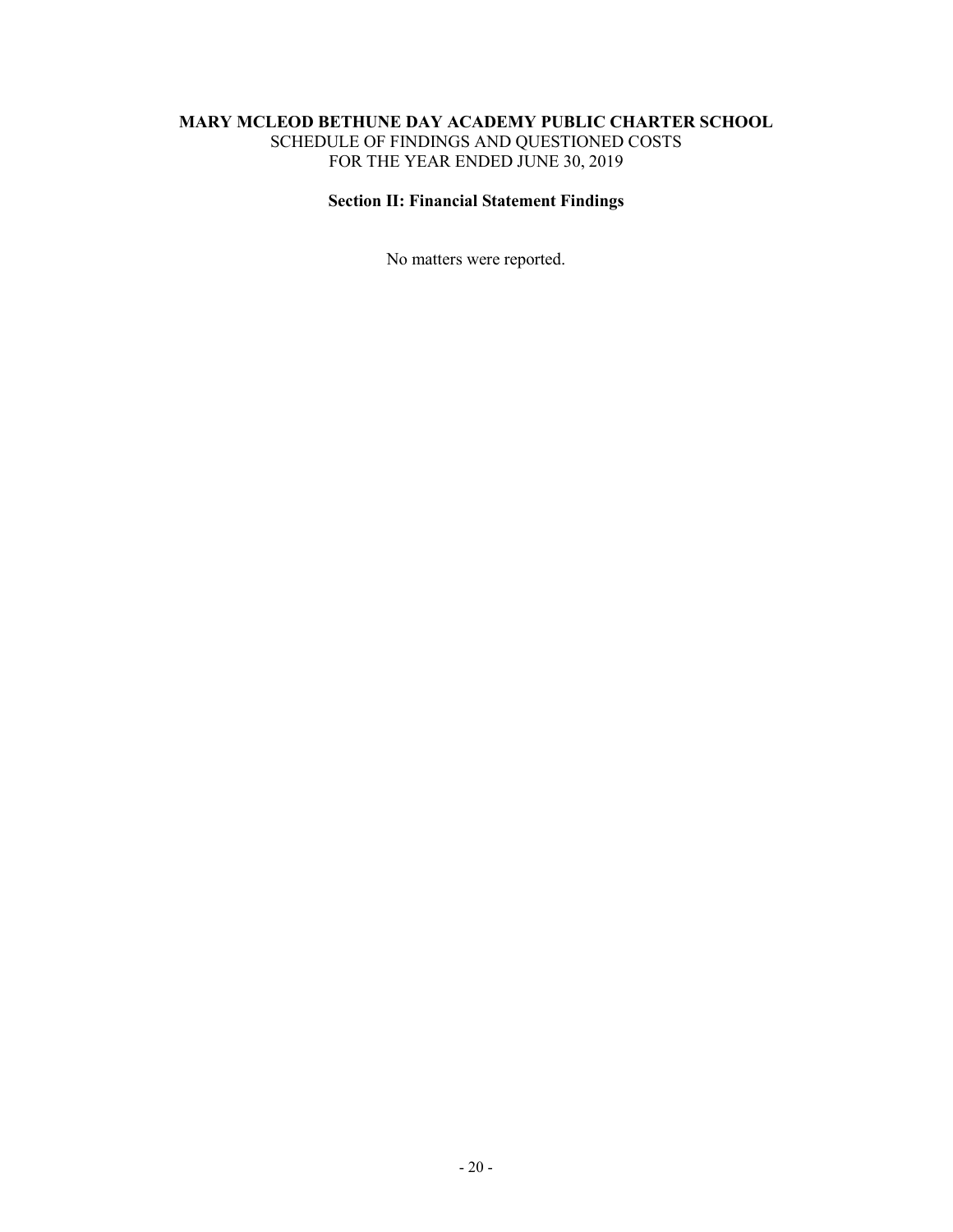## **MARY MCLEOD BETHUNE DAY ACADEMY PUBLIC CHARTER SCHOOL** SCHEDULE OF FINDINGS AND QUESTIONED COSTS FOR THE YEAR ENDED JUNE 30, 2019

# **Section III: Federal Award Findings**

No matters were reported.